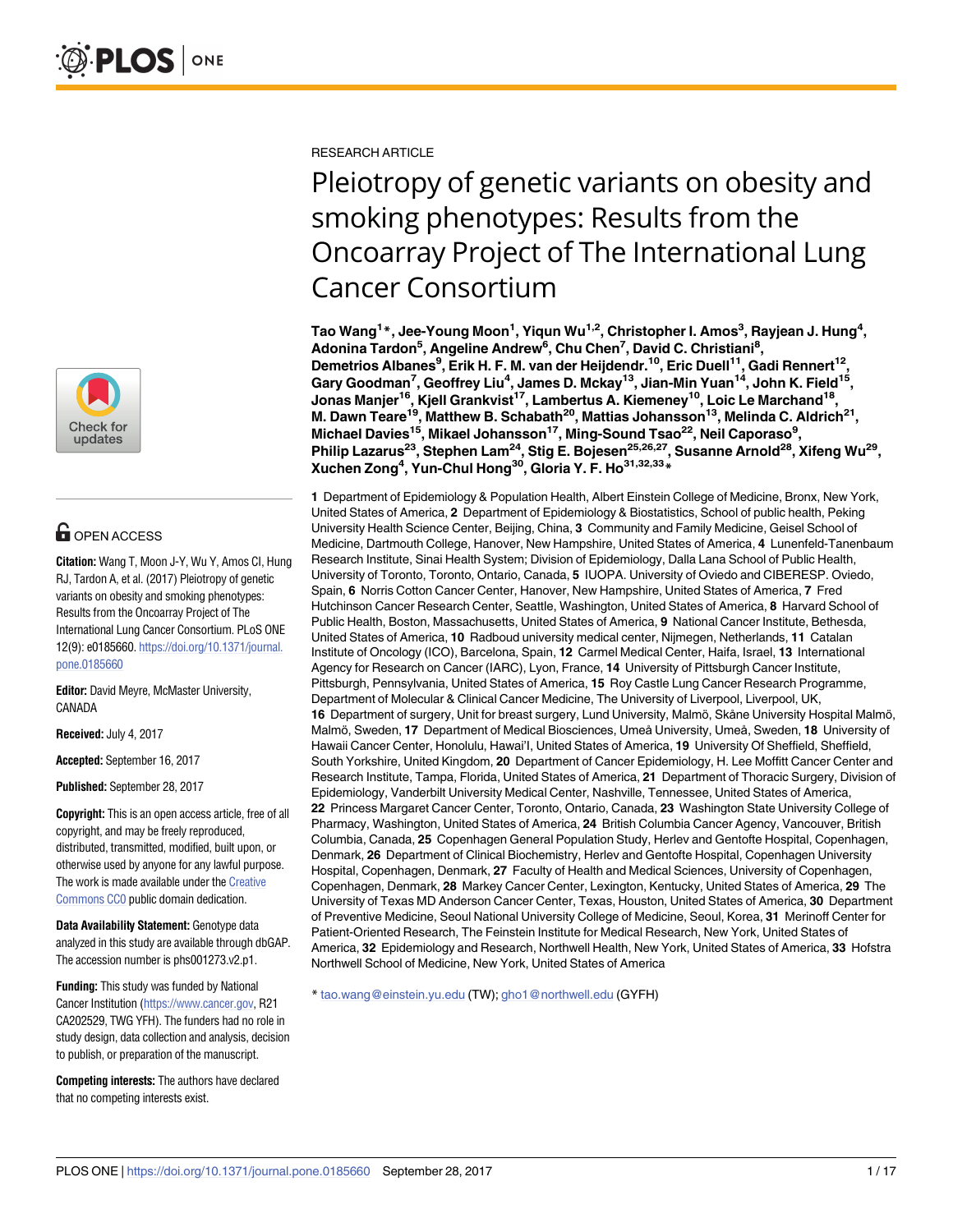## <span id="page-1-0"></span>Abstract

Obesity and cigarette smoking are correlated through complex relationships. Common genetic causes may contribute to these correlations. In this study, we selected 241 loci potentially associated with body mass index (BMI) based on the Genetic Investigation of ANthropometric Traits (GIANT) consortium data and calculated a BMI genetic risk score (BMI-GRS) for 17,037 individuals of European descent from the Oncoarray Project of the International Lung Cancer Consortium (ILCCO). Smokers had a significantly higher BMI-GRS than never-smokers ( $p = 0.016$  and 0.010 before and after adjustment for BMI, respectively). The BMI-GRS was also positively correlated with pack-years of smoking (p<0.001) in smokers. Based on causal network inference analyses, seven and five of 241 SNPs were classified to pleiotropic models for BMI/smoking status and BMI/pack-years, respectively. Among them, three and four SNPs associated with smoking status and pack-years (p<0.05), respectively, were followed up in the ever-smoking data of the Tobacco, Alcohol and Genetics (TAG) consortium. Among these seven candidate SNPs, one SNP (rs11030104, BDNF) achieved statistical significance after Bonferroni correction for multiple testing, and three suggestive SNPs (rs13021737, TMEM18; rs11583200, ELAVL4; and rs6990042, SGCZ) achieved a nominal statistical significance. Our results suggest that there is a common genetic component between BMI and smoking, and pleiotropy analysis can be useful to identify novel genetic loci of complex phenotypes.

## **Introduction**

Both obesity and cigarette smoking are risk factors for many human diseases, including multiple cancers.[[1–4](#page-14-0)] There are complex sources of correlations between smoking behavior and obesity.[[5,6\]](#page-14-0) In general, current smokers tend to have a lower body mass index (BMI) than never-smokers, while smoking cessation is associated with weight gain.[\[7–9\]](#page-14-0) The reasons for the association between BMI and smoking status may involve smoking-induced appetite suppression via neural pathways [\[10](#page-14-0)] and increased energy expenditure via energy-regulating hormonal feedback loops.[\[11,12\]](#page-14-0) On the other hand, heavy smokers tend to have a greater BMI than light smokers; an observation that is seemingly contradictory to the metabolic effects of smoking,[\[7,13\]](#page-14-0) but may be partially attributed to the unhealthy behaviors associated with heavy smoking. Another reason for the correlation between smoking behavior and obesity is that there may be common underlying biological causes. There is growing evidence suggesting that obesity may be partially due to addiction to food.[[14,15\]](#page-14-0) One plausible common mechanism for obesity and smoking is brain reward effects arising from neuronal activity within the dopamine system.[\[16\]](#page-14-0) In any case, the reasons for the relationship between BMI and smoking behavior remain uncertain.

Shared genetic susceptibility may offer another explanation for the correlation between obesity and smoking. Both smoking and obesity have significant genetic components. In the past, large-scale genome-wide association studies (GWAS) on obesity or variables related to smoking characteristics (e.g., smoking status, age started smoking, and pack-years of smoking, etc) have successfully identified multiple loci associated with these phenotypes.  $[17-25]$  $[17-25]$  $[17-25]$  Yet, total variation in obesity or smoking traits explained by these GWAS loci is still limited. [\[20](#page-14-0)[,26–29](#page-15-0)] The remaining genetic variants still need to be identified. It was estimated that the genetic correlation between smoking status and BMI was 0.20.[[30](#page-15-0)] In a previous study in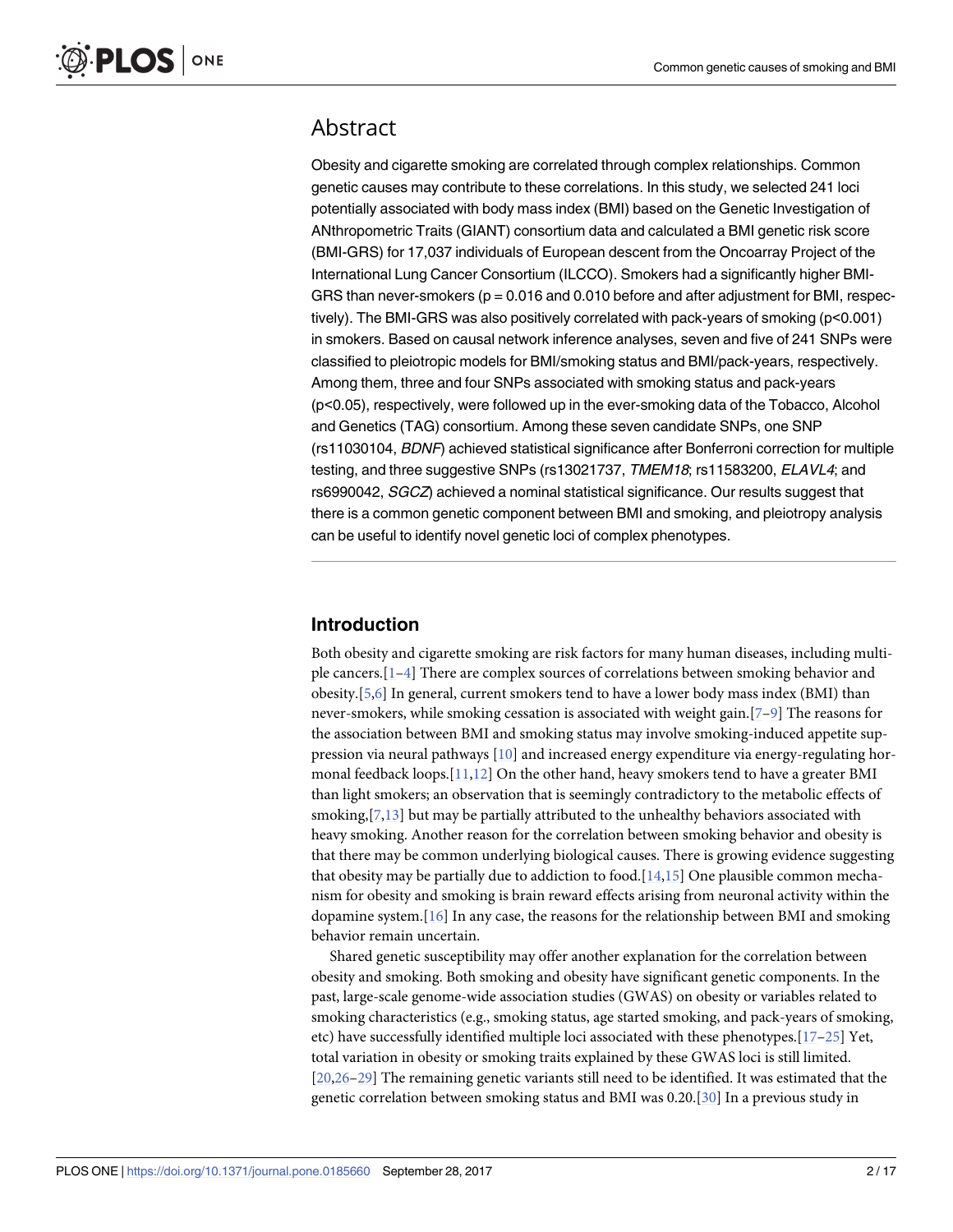<span id="page-2-0"></span>Iceland, the genetic risk score (GRS) of 32 common variants identified in GWAS of BMI was associated with smoking initiation and the number of cigarettes smoked per day (CPD), suggesting that smoking and BMI may share common genetic components.[[31](#page-15-0)] However, this study in Iceland only observed correlations of BMI associated SNPs with smoking variables, without accounting for possible causal relationships between SNPs, BMI and smoking variables. We hypothesized that analyzing pleiotropic effects on BMI and smoking behavior may discover novel genetic loci, otherwise undiscovered in GWAS with stringent genome-wide significance, which in turn would further elucidate genetic architectures underlying both smoking behavior and obesity. In this study, leveraging existing genotyping, BMI, and smoking data from a lung cancer consortium, we confirmed the association between the BMI-GRS and smoking-related variables with adjustment for BMI and important covariates, and used causal network inference to identify potential genetic loci with pleiotropic effects on both BMI and smoking-related phenotypes.

## **Materials and methods**

## Study population

The International Lung Cancer Consortium (ILCCO) was established in 2004 with the goal of sharing comparable research data and maximizing research efficiency [\(http://ilcco.iarc.fr](http://ilcco.iarc.fr/)). To further characterize cancer genetic architecture of common cancers, a custom OncoArray [\(http://oncoarray.dartmouth.edu\)](http://oncoarray.dartmouth.edu/) genotyping chip that includes 550K markers was designed to genotype samples in collaboration with other cancer consortia under The National Cancer Institute (NCI) initiative on the Genetic Associations and Mechanisms in Oncology (GAME-ON). In this study, we analyzed OncoArray genotypic data of 36,000 subjects of European descent in ILCCO; among them, 17,037 provided individual epidemiological data and were of European descent.

## OncoArray genotyping, quality control and imputation

The GAME-ON OncoArray chip was previously described.[[32](#page-15-0)] In brief, it includes a GWAS backbone and a customized panel for dense mapping of known susceptibility regions, rare variants from sequencing experiments, pharmacogenetic markers and cancer related traits including smoking and BMI. The genotyping quality control of Oncoarray data was previously described.[[33](#page-15-0)] After filtering out SNPs by success rate and genotype distribution deviation from the expected by Hardy-Weinberg equilibrium, 517,482 SNPs were available for analysis. Standard quality control procedures were used to exclude underperforming samples (2,408), unexpected duplicated or related samples (2,411), samples with sex error (316) and non-Caucasians (8,240). After quality control, 17,037 subjects with full information on both BMI and smoking status, and other important covariates (age, sex, study sites, and lung cancer status) were kept for analysis. Genotype data were imputed by the GAME-ON data coordinating center for all scans for over 10 million SNPs using data from the 1000 Genomes Project (Phase 3, October 2014) as reference.[\[34,35\]](#page-15-0). The data were imputed in a two-stage procedure using SHAPEIT [[36](#page-15-0)] to derive phased genotypes, and IMPUTEv2 to perform imputation of the phased data. [[35](#page-15-0)] Genotypes were aligned to the positive strand in both imputation and actual genotyping.

## SNP selection and derivation of the BMI-GRS

We first identified a large set of 4,961 SNPs associated with BMI with p*<*10−<sup>5</sup> based on results from the Genetic Investigation of ANthropometric Traits (GIANT) consortium, a large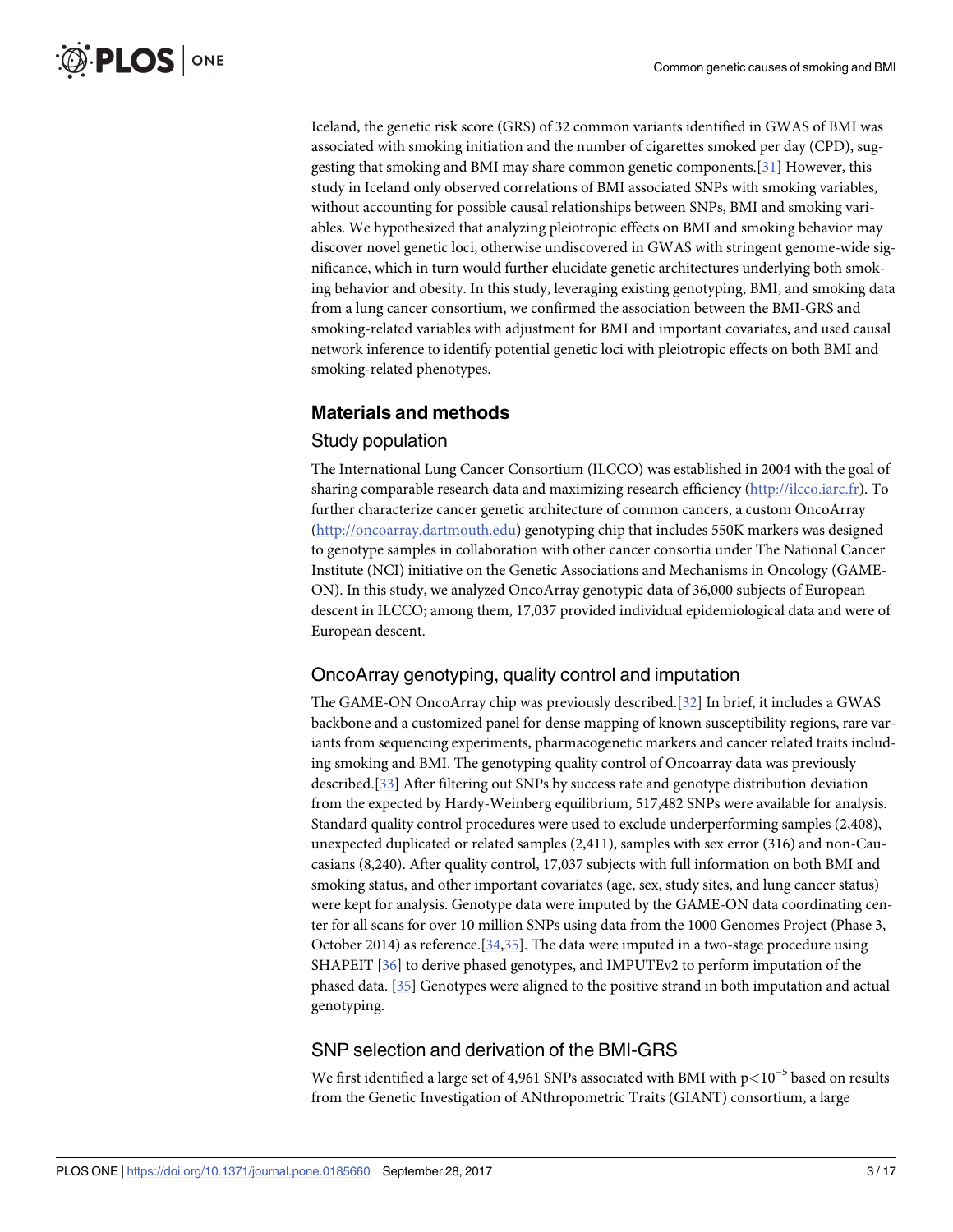<span id="page-3-0"></span>collaborative GWAS on human body size and shape. We then pruned SNPs by applying a threshold value of  $r^2 = 0.2$  and requiring selected SNPs at least 500Kb apart to reduce redundancy and obtained a subset of 241 independent SNPs that were at least 500Kb apart ([S1](#page-12-0) [Table](#page-12-0)). To calculate the BMI-GRS, each SNP was recoded as 0, 1, or 2 according to the number of risk alleles (BMI increasing alleles). The BMI-GRS was calculated using the equation: GRS = (weight1×SNP1 + weight  $2 \times$ SNP2 + ... + weight  $n \times$ SNPn), where n is the total number of SNPs. Both un-weighted and weighted BMI-GRSs were calculated in which the weight is 1 for all SNPs and the weight is the  $\beta$  coefficient of each individual SNP on BMI derived from GIANT for the un-weighted and weighted GRS, respectively. The results of un-weighted and weighted GRS were largely similar and we presented un-weighted BMI-GRS in the Results. To examine the robustness of the results based on the BMI-GRS of our selected SNPs, we also calculated the BMI-GRS based on 97 BMI-associated SNPs which reached genome-wide significant levels (P*<* 5×10–8) in the GIANT BMI GWAS including up to 322,154 European descents and 17,072 non-European descents [\[37\]](#page-15-0).

## Statistical analysis

Age, sex, smoking statuses, pack-years, BMI, and BMI categories were compared between lung cancer statuses by student t-test and Chi-square test for categorical variables. All statistical tests are two-sided. The analyses were performed using R (v2.6).

## Association of BMI with smoking phenotypes

Linear regression model was applied for comparison of BMI among individuals with different smoking categories (never-smokers, current smokers and ex-smokers) with adjustment for age, sex, and study sites. Adjusted means of BMI of individuals with different smoking categories and their 95% confidence intervals (CIs) were calculated using the *lm* function in the statistical software R with a fixed intercept of zero. Additional stratification analyses by lung cancer status were performed.

## Association of the BMI-GRS with BMI and smoking phenotypes

Linear regression was also used to compare the BMI-GRS between different BMI categories (underweight, *<*18.5; Normal, 18.5–24.9; Overweight, 25.0–29.9; and Obese, 30) by adjusting for age, sex, study sites, and top four genetic principal components. Although our analyses were performed only for participants of European descent, study sites and top four genetic principle components generated using common SNPs were included in the regression models for BMI-GRS in order to further limit the effects of any possible cryptic population stratification that might cause inflation of test statistics. Trend tests were performed by analyzing the BMI categories as a continuous variable in the regression model. A similar regression analysis was also performed to compare the BMI-GRS between individuals with different smoking categories (never-smokers, current-smokers, and ex-smokers). Partial correlation coefficients between the BMI-GRS and pack-years of smoking were estimated by Pearson correlation coefficients of their residuals from linear regression models after adjusting for age, sex, study sites, and top four genetic principal components. Additional stratification analyses were performed by lung cancer status.

#### Identifying candidate pleiotropic SNPs for BMI and smoking phenotypes

We used a causal network inference model to identify possible pleiotropic SNPs for both BMI/ pack-years and BMI/smoking status (smokers versus non-smokers), respectively.[[38](#page-15-0)] We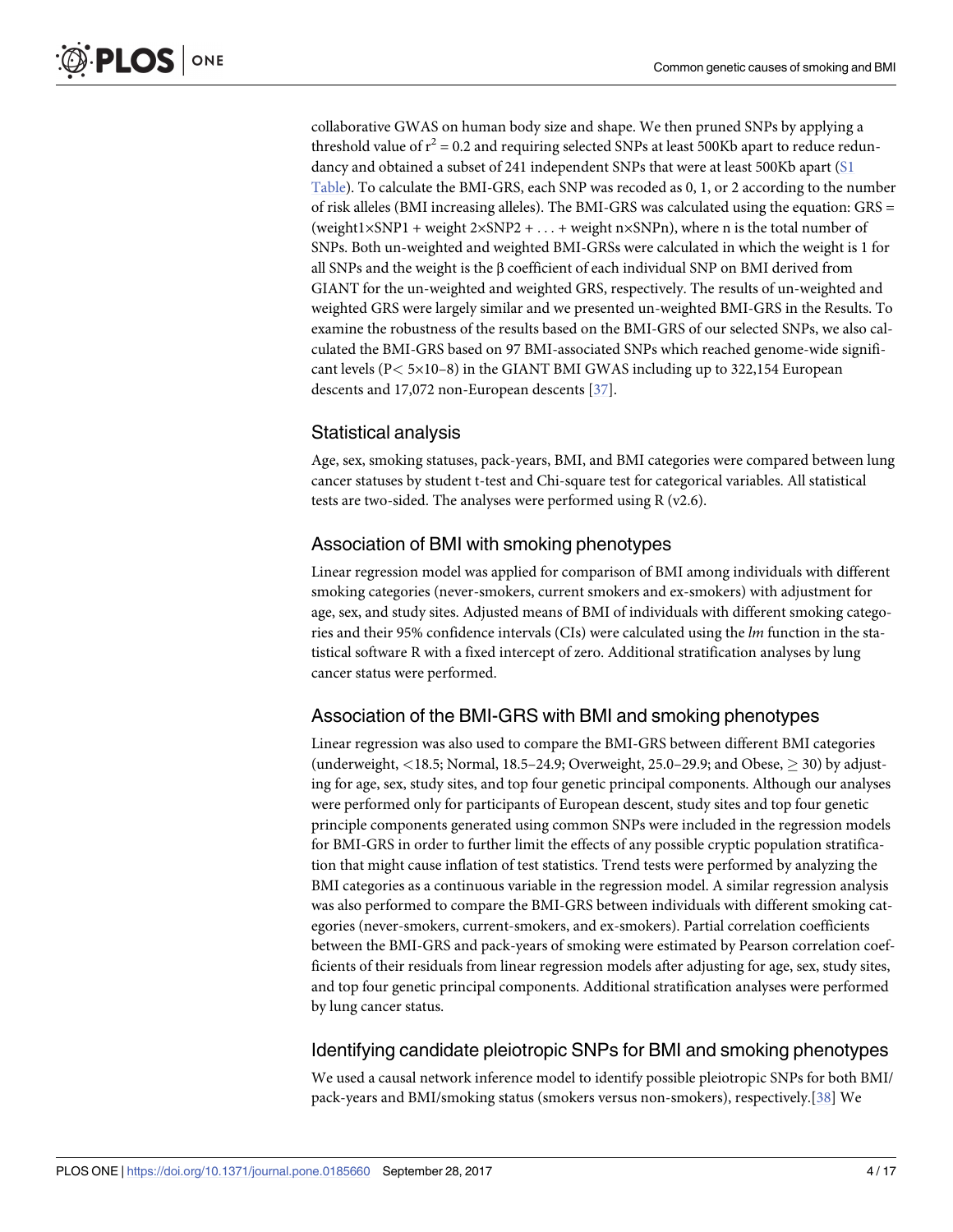<span id="page-4-0"></span>

**Fig 1. Twelve possbile directed acyclic graphs (DAGs) of one SNP, BMI and pack-years (PY) of smoking.** Possible DAGs between one SNP, BMI and PY. The DAGs are categorized into 4 groups. SNPs in Category 1 (DAGs of 1, 2, and 3) do not have effects on either BMI or pack-years. SNPs in Category 2 (DAGs of 4, 5, and 6) have direct effects on BMI, but not PY. SNPs in Category 3 (DAGs of 7, 8, and 9) have direct effects on PY, but not BMI. SNPs in Category 4 (DAGs of 10, 11, and 12) have pleiotropic effects on BMI and  $PY. \equiv$  represents models that are not differentiable.

describe the approach here using BMI and pack-years as an example. A similar approach was used to identify pleiotropic SNPs for BMI and remaining smoking traits. Specifically, we modeled 12 possible directed acyclic graphs (DAGs) of the genotype value of a SNP on BMI and/or pack-years (**Fig 1**). We classified these DAGs into four categories: (1) the SNP did not have effects on either BMI or pack-years, (2) the SNP had direct effects on BMI, but not pack-years, (3) the SNP had direct effects on pack-years, but not BMI, and (4) the SNP had pleiotropic effects on both BMI and pack-years.

Based on a given DAG, we fit two linear regression models for BMI and pack-years, respectively, with adjustment for sex, age, study sites, and genetic principal components (PCs). For example, two linear regression models for the DAG of SNP  $\rightarrow$  pack-years  $\rightarrow$  BMI (DAG 8) with gentic effects on pack-years only) are

 $BMI \sim Age + Sex + Study Sites + PCs + Pack years$ ;

Pack years  $\sim$  Age  $+$  Sex  $+$  Study Sites  $+$  PCs  $+$  SNP.

To identify the model that was the most supported by the data, we calculated AIC for each DAG

-2 loglik (Regression Model 1) - 2 loglik (Regression Model 2) + 2<sup>\*</sup>number of edges.

We then compared the minimum AIC values of four categories. SNPs with at least 2 of the minimum AIC value of category 4 (model 10, 11, or 12) less than other categories were further examined for their association with pack-years. Similar analyses were performed for smoking status using logistic regression. Those SNPs that achieved a nominal statistical significance (p*<*0.05) were considered as candidate pleiotropic SNPs, and further validated for their associations with ever-smoking using the independent database from TAG (The Tobacco, Alcohol and Genetics) consortium.[\(https://www.med.unc.edu/pgc/results-and-downloads](https://www.med.unc.edu/pgc/results-and-downloads))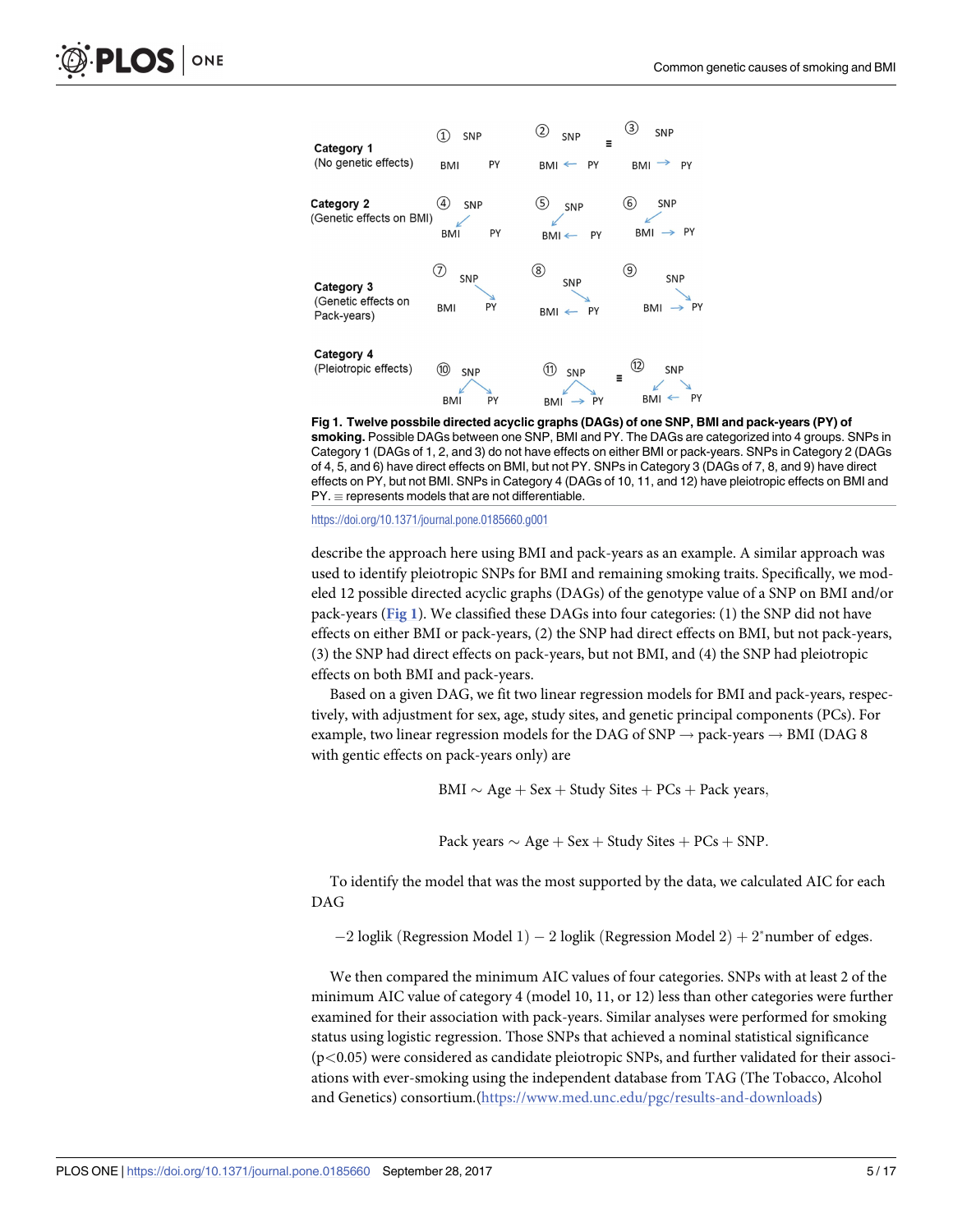## <span id="page-5-0"></span>**Results**

#### Characteristics of the study population

In our analysis, 17,037 subjects of European descent from 17 study sites had full information on both BMI and smoking status, and other important covariates (age, sex, study sites, and lung cancer status). As expected, compared to the controls, lung cancer cases were older, had a higher proportion of smokers, and were slightly leaner (**Table 1)**.

#### Association of BMI and smoking variables

We compared BMI levels among never-smokers, ex-smokers, and current smokers. As expected and as compared to never-smokers, ex-smokers had a significantly higher BMI (difference from never-smokers = 0.39 kg/m<sup>2</sup>, p = 2.64×10<sup>-4</sup>), while current smokers were leaner (difference from never-smokers = -1.08 kg/m<sup>2</sup>, p = 8.20×10<sup>-24</sup>) after adjustment for age, sex and study sites. Such differences in BMI by smoking status were similar for cases and controls (**[Fig](#page-6-0) 2**).

BMI and pack-years of smoking were positively correlated in both current smokers and exsmokers after adjustment for age, sex and study sites, and the correlations were stronger in exsmokers than those in current-smokers (**[Table](#page-6-0) 2**). Specifically, the partial coefficient of packyears of smoking and BMI was 0.054 (95%CI 0.027–0.075) and 0.112 (95%CI 0.088–0.136) for current smokers and ex-smokers, respectively. The correlations between BMI and pack-years were similar for cases and controls.

## Association of the BMI-GRS with BMI

We first confirmed if the BMI-GRS based on 241 SNPs identified in GIANT was associated with BMI in the OncoArray Project population. Comparing the BMI-GRS of individuals in different BMI categories with adjustment for age, sex, study sites, genetic principal components, smoking types, and pack-years (**[Fig](#page-7-0) 3**), we found that the BMI-GRS significantly increased from the categories underweight (BMI*<*18.5), to normal weight (BMI 18.5–24.9), to

|                                          | Cases        | <b>Controls</b> | <b>P-values</b> |
|------------------------------------------|--------------|-----------------|-----------------|
| Ν                                        | 9,633        | 7,404           |                 |
| Male $(\%)$                              | 5,461 (56.7) | 42,71 (57.7)    | 0.199           |
| Age (sd)                                 | 65.2 (10.2)  | 61.1(10.1)      | < 0.001         |
| Smoking type (%)                         |              |                 |                 |
| Never-smokers                            | 1,101(11.4)  | 2,353 (31.8)    | < 0.001         |
| Ex-smokers                               | 3,934(40.8)  | 2,782 (37.6)    |                 |
| <b>Current smokers</b>                   | 4,598 (47.7) | 2,269(30.6)     |                 |
| Pack-years of smoking among smokers (sd) | 47.8 (31.3)  | 33.1(26.5)      | < 0.001         |
| BMI, $kg/m2$ (sd)                        | 26.3(4.9)    | 26.9(4.8)       | < 0.001         |
| BMI categories (kg/m <sup>2</sup> )      |              |                 | < 0.001         |
| Under weight (<18.5)                     | 268(2.8)     | 66 (0.9)        |                 |
| Normal (18.5-24.9)                       | 3,862(40.1)  | 2,708 (36.6)    |                 |
| Over weight (25-29.9)                    | 3,684 (38.2) | 3,154(42.6)     |                 |
| Obese $($ >30)                           | 1,819 (18.9) | 1,476 (19.9)    |                 |

**Table 1. Characteristics of 17,037 European-descent subjects in the OncoArray Project and epidemiologic data.**

The Basic characteristics of the subjects were described as mean (sd) for continuous variables, and number (proportion, %) for category variables. The p-values were obtained by student t-test for continuous variables and Çhi-square test for category variables.

<https://doi.org/10.1371/journal.pone.0185660.t001>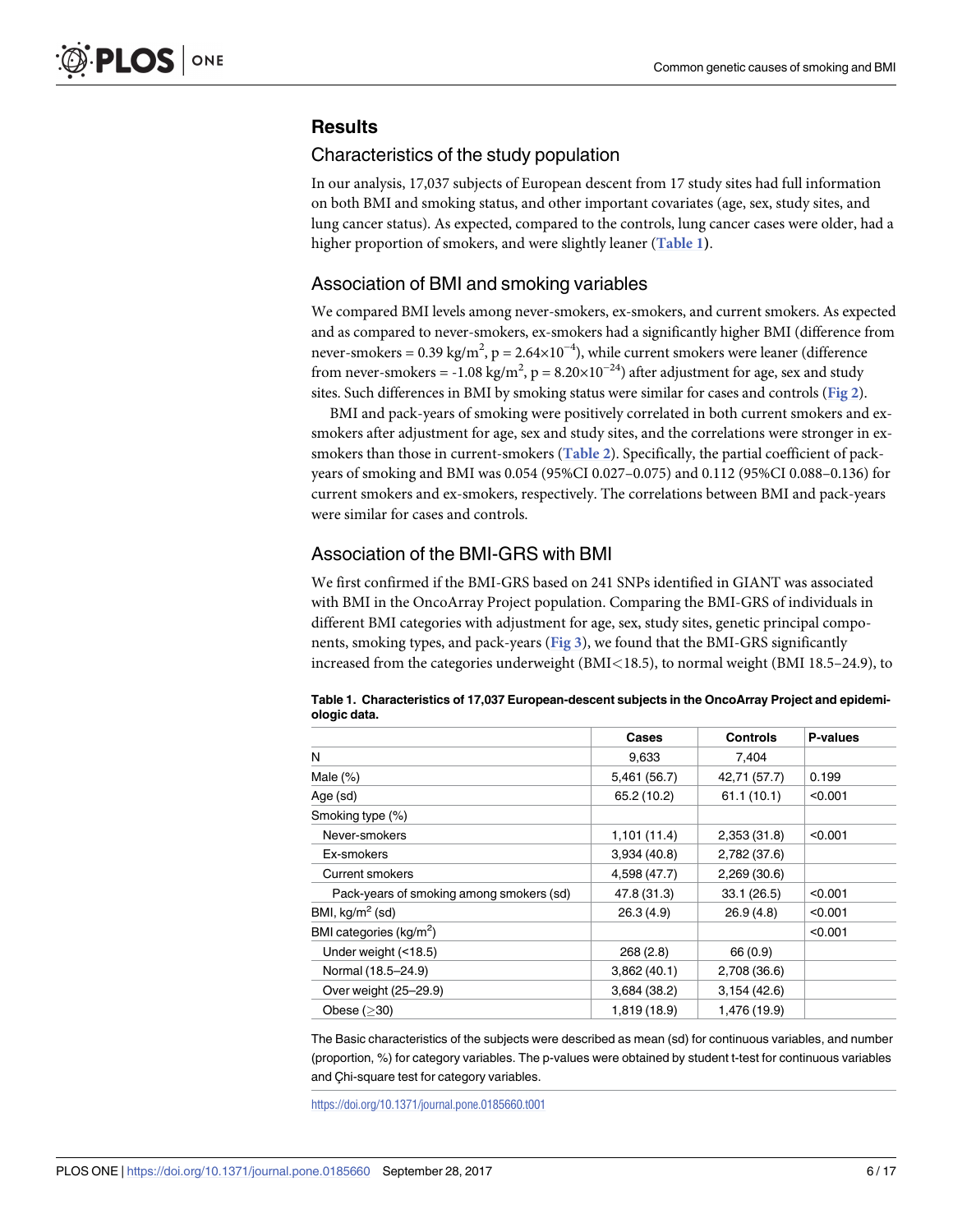<span id="page-6-0"></span>

[Fig](#page-5-0) 2. Adjusted means of BMI (95% CIs) for never-smokers, ex-smokers, and current smokers with adjustment for age, sex, and study sites. Bar represents mean±s.d.

ONE

**PLOS** I

overweight (BMI 25–29.9), and to obese (BMI  $\geq$ 30) with p<sub>trend</sub> = 8.40×10<sup>-74</sup>. Similar associations between the BMI-GRS and BMI categories were found in cases and controls ( $p_{\text{trend}}$  =  $1.75\times10^{-39}$  and p <sub>trend</sub> = 5.96×10<sup>-37</sup> for cases and controls, respectively).

## Association of the BMI-GRS with smoking phenotypes

The BMI-GRS of smokers that include both ex-smokers and current smokers, was first compared with that of never-smokers. Smokers had a significantly higher BMI-GRS than never-

| Table 2. Partial correlations between BMI and pack-years of smoking by smoking status. |  |  |  |  |  |  |
|----------------------------------------------------------------------------------------|--|--|--|--|--|--|
|----------------------------------------------------------------------------------------|--|--|--|--|--|--|

| <b>Current Smokers</b> |       |       |                 |         |       | Ex-smokers |                 |         |
|------------------------|-------|-------|-----------------|---------|-------|------------|-----------------|---------|
|                        |       | Coef  | 95%CI           | D       | N     | Coef       | 95%CI           |         |
| $All*$                 | 6.577 | 0.054 | $0.027 - 0.075$ | < 0.001 | 6,245 | 0.112      | $0.088 - 0.136$ | < 0.001 |
| Cases**                | 4.396 | 0.052 | $0.023 - 0.082$ | < 0.001 | 3,682 | 0.106      | $0.074 - 0.138$ | < 0.001 |
| Controls**             | 2.181 | 0.072 | $0.030 - 0.114$ | < 0.001 | 2,563 | 0.140      | $0.102 - 0.178$ | < 0.001 |

A table for the partial correlation coefficients between BMI and pack-years in smokers.

\* For all subjects, the analysis was adjusted for age, sex, study sites and disease status.

\*\* For cases and controls, the analyses were adjusted for age, sex, and study sites.

<https://doi.org/10.1371/journal.pone.0185660.t002>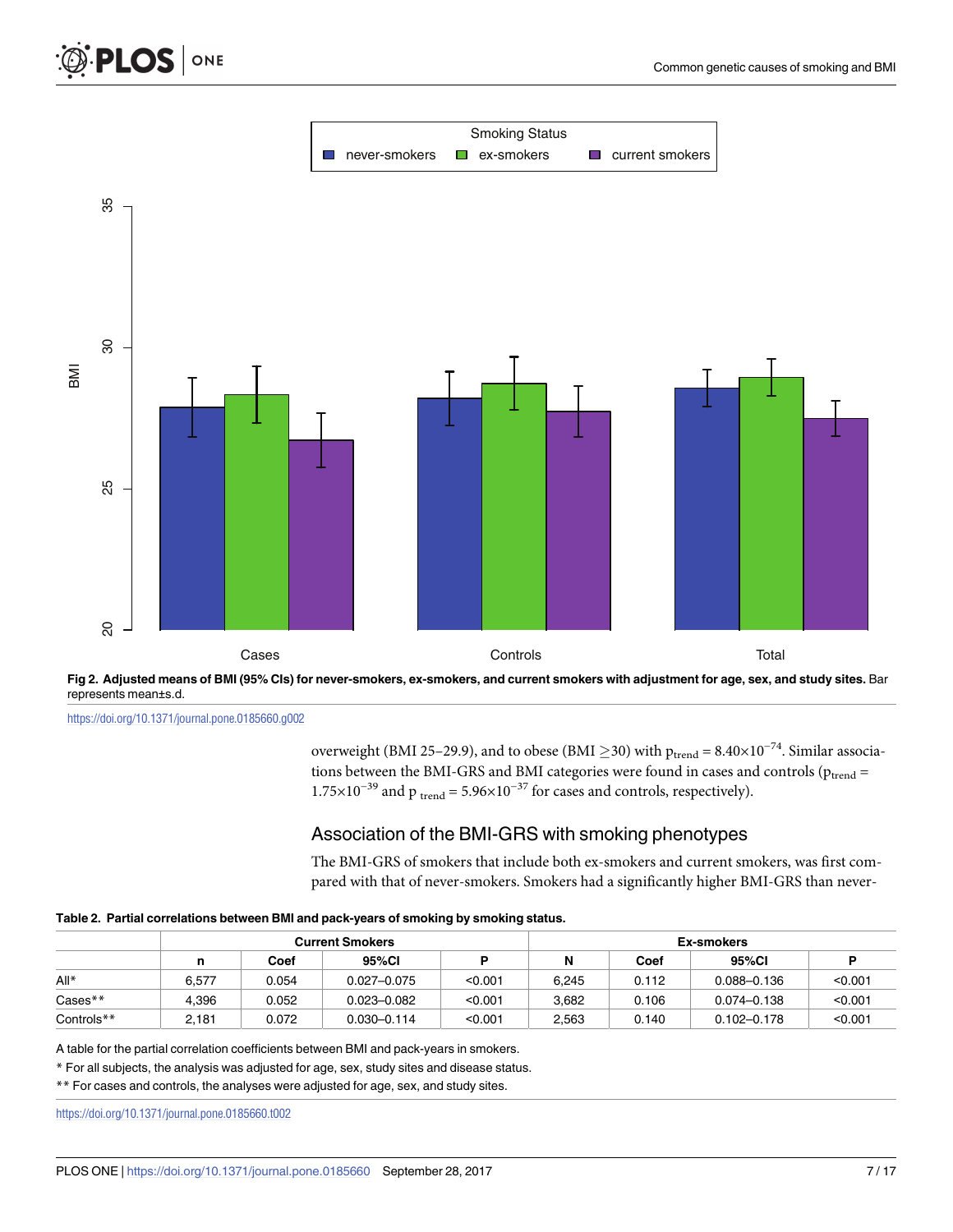<span id="page-7-0"></span>





smokers (regression coefficient of ex-smokers: 0.516, p-value = 0.016) before adjustment for BMI. After further adjustment for BMI, the association between the BMI-GRS and smoking was strengthened (regression coefficient 0.545, p-value = 0.010). Ex-smokers and current smokers were then compared separately with that of never-smokers. Ex-smokers and current smokers had a similar BMI-GRS (regression coefficient 0.059, p-value = 0.750), but both of them had a significantly higher BMI-GRS than never-smokers (regression coefficient of exsmokers: 0.490, p-value = 0.032; regression coefficient of current smokers: 0.549, p-value = 0.021) before adjustment for BMI. After further adjustment for BMI, the association between the BMI-GRS and current smoking was strengthened (regression coefficient 0.838, p-value = 3.9×10−<sup>4</sup> ), while the association between the BMI-GRS and ex-smoking was somewhat attenuated (regression coefficient 0.321, p-value = 0.157). The association patterns based on different BMI-GRSs were largely consistent (S2 [Table](#page-13-0)). The results were also similar when analyses were stratified by lung cancer status.

There was also a significantly positive association between the BMI-GRS and pack-years of smoking among smokers (**[Table](#page-8-0) 3**). The associations were similar in cases and controls. After stratification by smoking status, the association between the BMI-GRS and pack-years tended to be stronger in current smokers (correlation coefficient 0.024,  $p = 0.049$ ) than in ex-smokers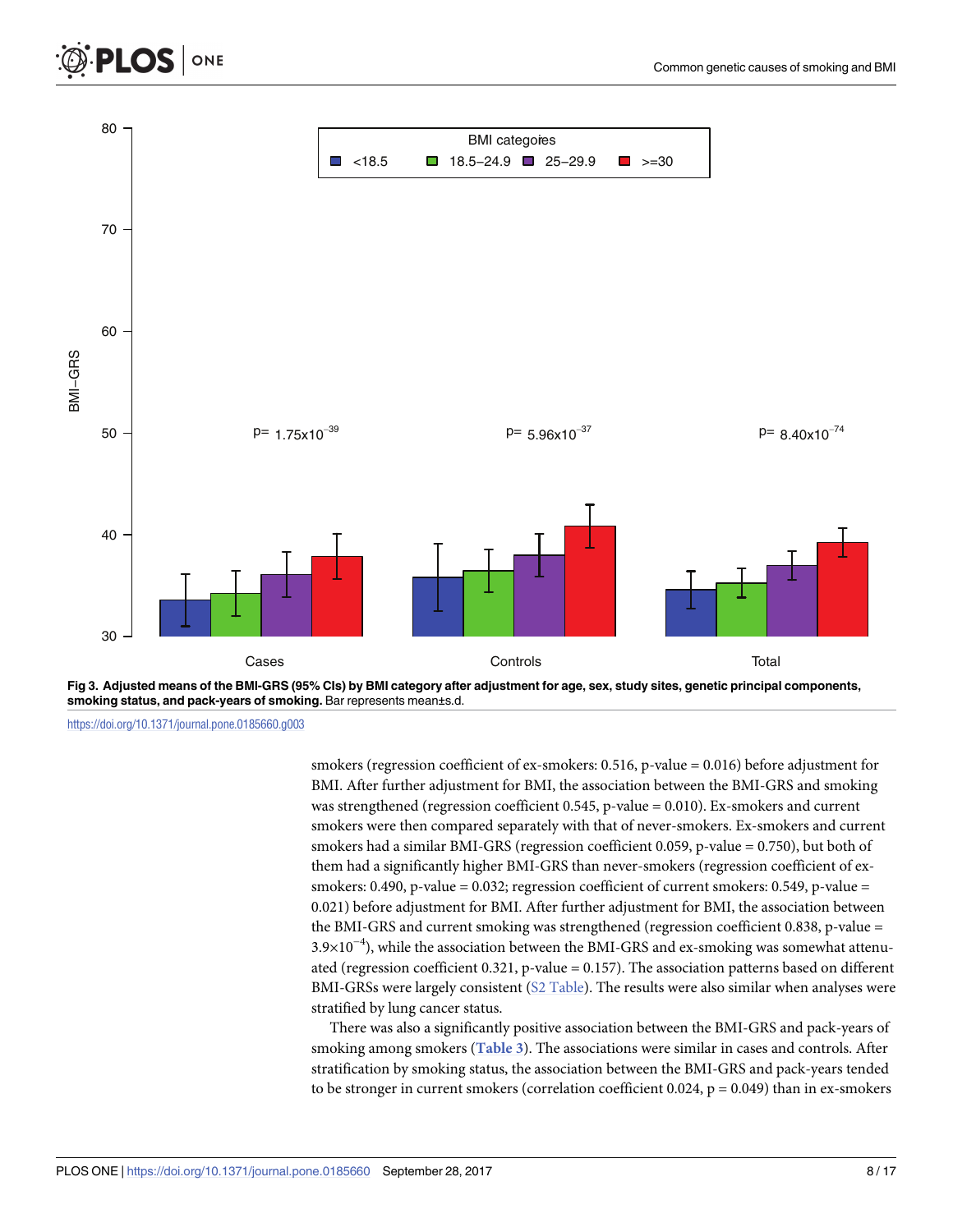| Category*                          | Coef  | 95%CI            | p-value |
|------------------------------------|-------|------------------|---------|
| Total (n = $12,822$ )**            | 0.022 | $0.004 - 0.039$  | 0.014   |
| Stratified by smoking categories** |       |                  |         |
| Current smokers ( $n = 6,575$ )    | 0.024 | $0.0001 - 0.048$ | 0.049   |
| Ex-smokers ( $n = 6,245$ )         | 0.009 | $-0.016 - 0.034$ | 0.472   |
| Stratified by disease status***    |       |                  |         |
| Cases ( $n = 8.078$ )              | 0.018 | $-0.004 - 0.040$ | 0.109   |
| Controls ( $n = 4,744$ )           | 0.031 | $0.003 - 0.060$  | 0.030   |

<span id="page-8-0"></span>**[Table](#page-7-0) 3. Partial correlations between pack-years of smoking and BMI-GRS.**

\*The partial correlation coefficients between BMI-GRS and pack-years were calculated in smokers.

\*\* The correlation coefficients were adjusted for age, sex, BMI, study sites, genetic principal components, and disease status.

\*\*\* The correlation coefficients were adjusted for age, sex, BMI, study sites, and genetic principal components.

<https://doi.org/10.1371/journal.pone.0185660.t003>

(correlation coefficient 0.009,  $p = 0.472$ ). The results based on different BMI-GRSs were largely consistent (S3 [Table\)](#page-13-0).

#### Identifying pleiotropic SNPs for both BMI and smoking status

The above analyses suggested that among the 241 SNPs composed of the BMI-GRS (or in linkage disequilibrium with the 241 SNPs), there may be some pleiotropic SNPs that have direct effects on smoking and BMI. To identify the pleiotropic loci (DAGs 10, 11, or 12 in [Fig](#page-4-0) 1), we first used network inference to determine the possible causal models of 241 SNPs. In total, five SNPs were classfied into category four to be pleiotropic for both BMI and pack-years of smoking, and seven SNPs were classfied into category four to be pleiotropic for both BMI and smoking by network inference. We then examined the associations of each of these SNPs with BMI and pack-years of smoking (or smoking status) with adjustment for age, sex, study sites, genetic principal components and lung cancer disease status. (**[Fig](#page-9-0) 4**). There were four and three SNPs associated with pack-years of smoking and smoking status with p*<*0.05, respectively (**[Table](#page-10-0) 4**). The SNPs classified as Category 4 and associated with smoking status or packyears with a nominal significance (p*<*0.05) were considered as candidate SNPs of pleiotropy. The associations of these candidate pleiotropic SNPs with BMI were quite similar with and without adjustment for pack-years or smoking status (S4 [Table](#page-13-0)). We validated these SNPs using data from the TAG consortium. Of the total of seven candidate pleiotropic SNPs for BMI and pack-years or smoking status, rs11030104 (BDNF) was associated with ever-smoking in TAG data after Bonferroni correction ( $p = 0.002$ ), and rs13021737 (TMEM18), rs11583200 (ELAVL4) and rs6990042 (GCZ) achieved a nominal significance of 0.05 (p-values were 0.018, 0.008, and 0.043, respectively). Another interesting SNP that achieved a nominal significance in TAG data ( $p = 0.020$ ) was rs12016871 (MTIF3), but it did not achieve statistical significance with smoking status in the OncoArray Project dataset ( $p = 0.161$ ).

#### **Discussion**

In summary, we calculated the BMI-GRS for subjects who had OncoArray data of ILCCO using 241 common SNPs potentially associated with BMI and demonstrated that the BMI-GRS was associated with increased propensity to smoke as well as elevated pack-years after adjusting for the potential confounding effects of BMI. These results were consistent with those from a previous study in Iceland in which the GRS of 32 SNPs identified in GWAS was found to be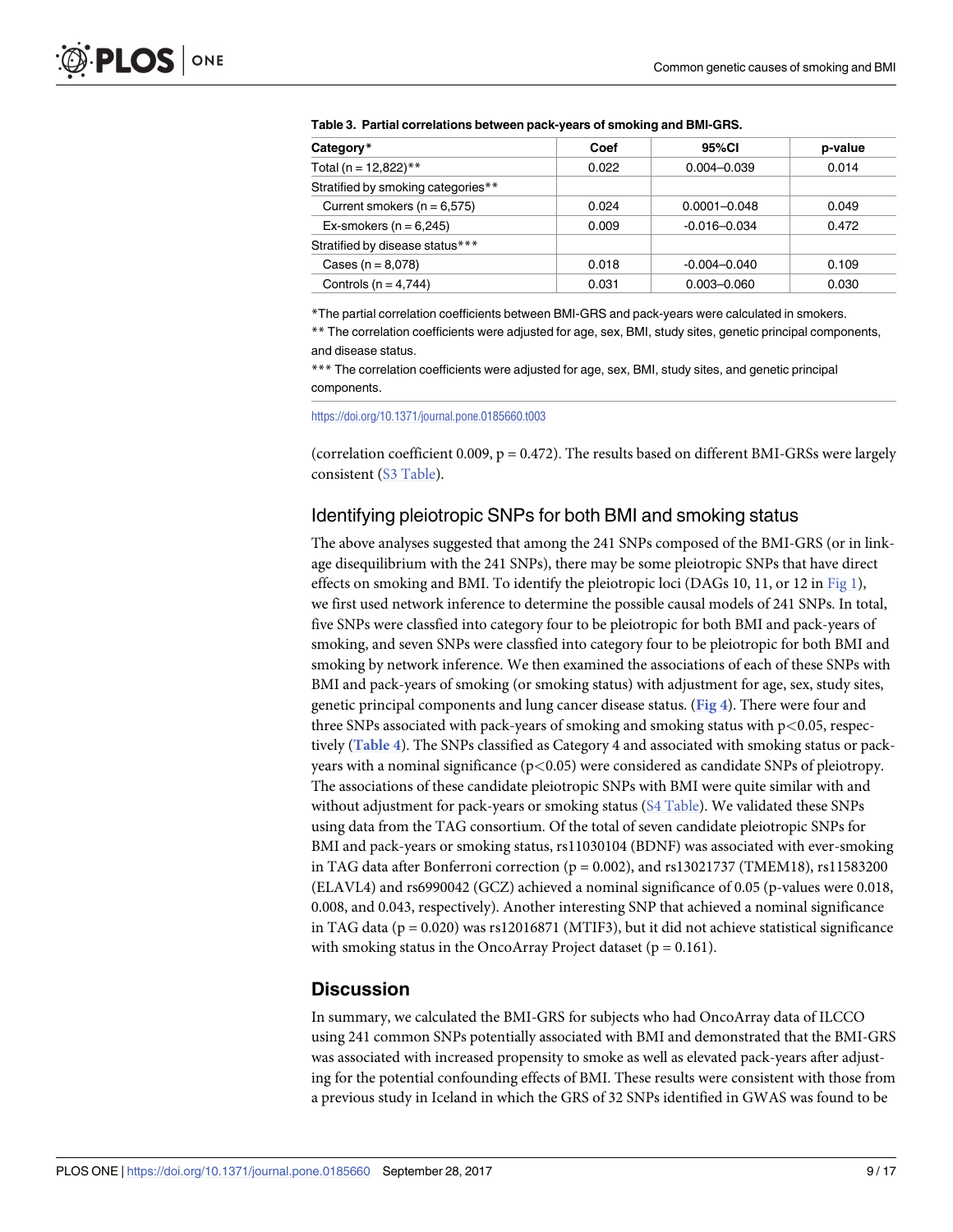



<span id="page-9-0"></span>**PLOS I** 

ONE

associated with two smoking phenotypes, smoking initiation and the number of cigarettes smoked per day. The observed associations between the BMI-GRS and smoking variables could not be due to confounding of BMI, because the association of the BMI-GRS with smoking varaibles remained statistically significant after adjustment for BMI. Moverover, the BMI-GRS was positively associated with current smoking, which was opposite to what would be expected if the association between BMI-GRS and current smoking was due to the confounding effects of BMI, as current smoking and BMI was negatively correlated. Instead, the associations between BMI-GRS and smoking indicate that some loci that composed the BMI-GRS may directly contribute to smoking behavior, and may have pleiotropic effects on both BMI and smoking variables.

Using causal network inference, we identified 4 loci that may have pleitropic effects on BMI and pack-years of smoking and 3 loci with potential pleitropic effects on BMI and smoking status. Among them, one locus (BDNF) achieved a statistical significance after Bonferroni correction (p*<*0.007), and three loci (TMEM18, ELAVL4, and SGCZ) achieved a nominal significance (p*<*0.05). in ever-smoking data from the TAG consortium. The result of *BDNF* (brain derived neurotrophic factor) locus on chromosome 11 was consistent with prior studies that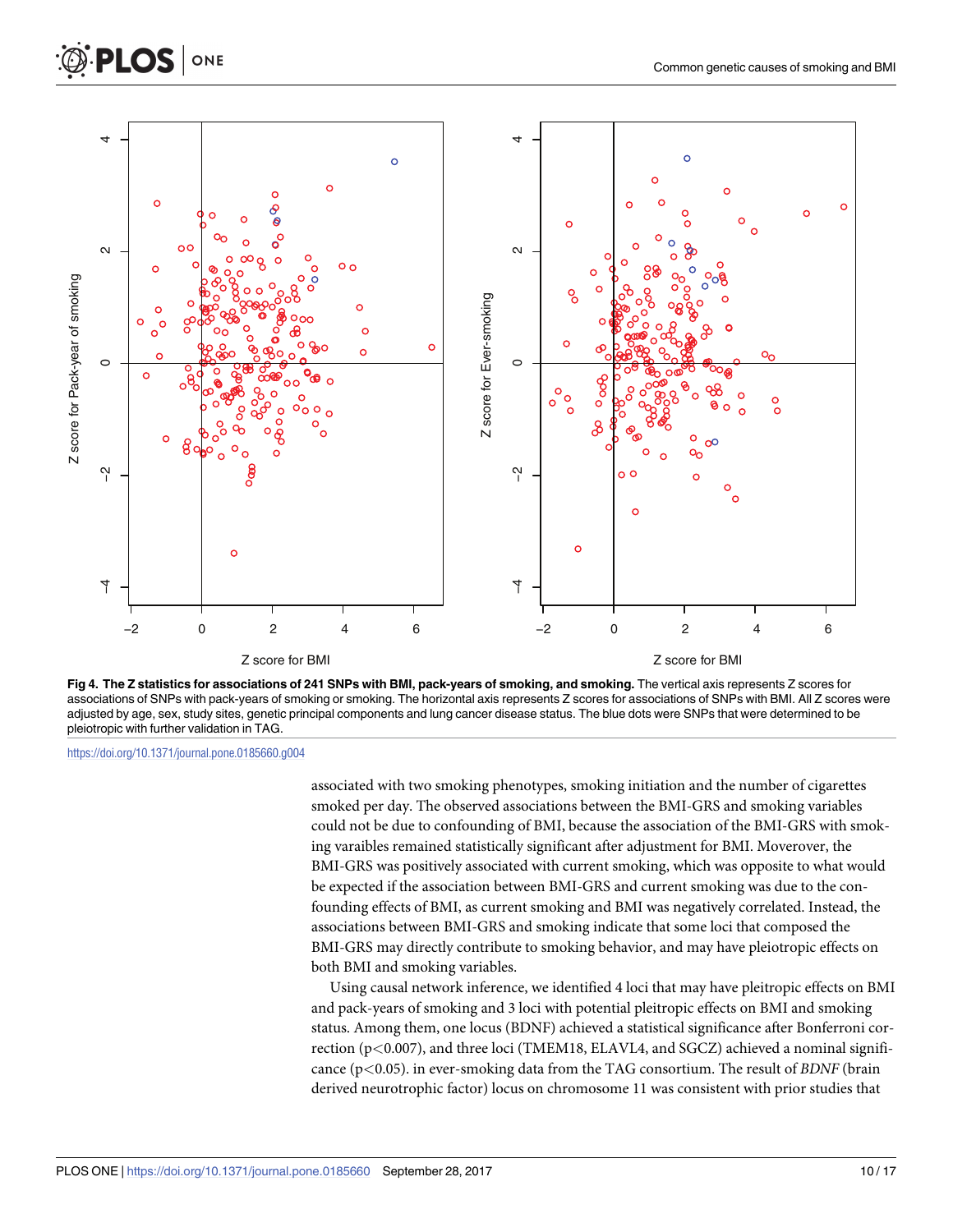<span id="page-10-0"></span>

| 오<br>이     |                   | chr position                        | Gene                            |                                                                                                                                                                                                                                                                                                                                                                        | <b>OncoArray Project</b>                              |                                             |                                    | <b>UNAIS</b>                       |                                    | <b>TAG</b>                                    |                                                 |
|------------|-------------------|-------------------------------------|---------------------------------|------------------------------------------------------------------------------------------------------------------------------------------------------------------------------------------------------------------------------------------------------------------------------------------------------------------------------------------------------------------------|-------------------------------------------------------|---------------------------------------------|------------------------------------|------------------------------------|------------------------------------|-----------------------------------------------|-------------------------------------------------|
|            |                   |                                     |                                 | direction with<br>Association<br>phenotype<br>smoking                                                                                                                                                                                                                                                                                                                  | with smoking<br>association<br>p-value of<br>variable | Association<br>direction<br>withBMI         | association<br>with BMI<br>p-value | Direction with<br>Association<br>ణ | association<br>with BMI<br>p-value | ever-smoking<br>direction with<br>Association | association<br>with ever-<br>smoking<br>p-value |
|            |                   |                                     |                                 |                                                                                                                                                                                                                                                                                                                                                                        |                                                       | SNPs pleiotropic for pack-years and BMI     |                                    |                                    |                                    |                                               |                                                 |
| rs13021737 | $\sim$            | 632348                              | TMEM18                          | Positive                                                                                                                                                                                                                                                                                                                                                               | $3.0e-4$                                              | Positive                                    | 5.0E-08                            | Positive                           | 5.4e-54                            | Positive                                      | 0.018                                           |
| rs1528435  | $\mathbf{\Omega}$ |                                     | 181550962 AC009478.1            | Positive                                                                                                                                                                                                                                                                                                                                                               | $6.4e-3$                                              | Positive                                    | 0.043                              | Positive                           | $4.8e - 09$                        | Negative                                      | 0.936                                           |
| rs11583200 |                   | 50559820                            | ELAVL4                          | Positive                                                                                                                                                                                                                                                                                                                                                               | 0.011                                                 | Positive                                    | 0.036                              | Positive                           | $6.0e-09$                          | Positive                                      | 0.008                                           |
| rs3888190  | $\frac{6}{1}$     | 28889486                            | ATP <sub>2</sub> A <sub>1</sub> | Positive                                                                                                                                                                                                                                                                                                                                                               | 0.034                                                 | Positive                                    | 0.038                              | Positive                           | $3.5e-25$                          | Negative                                      | 0.606                                           |
| rs11165643 |                   | 96924097                            | PTBP2                           | Positive                                                                                                                                                                                                                                                                                                                                                               | 0.133                                                 | Positive                                    | 0.001                              | Positive                           | $1.4e-13$                          | Positive                                      | 0.282                                           |
|            |                   |                                     |                                 |                                                                                                                                                                                                                                                                                                                                                                        |                                                       | SNPs pleiotropic for smoking status and BMI |                                    |                                    |                                    |                                               |                                                 |
| rs11030104 | F                 | 27684517                            | <b>BDNF</b>                     | Positive                                                                                                                                                                                                                                                                                                                                                               | $2.4e-4$                                              | Positive                                    | 0.038                              | Positive                           | $6.7e-30$                          | Positive                                      | $2.0e-4$                                        |
| rs6990042  | $\infty$          | 14173974                            | SGCZ                            | Positive                                                                                                                                                                                                                                                                                                                                                               | 0.031                                                 | Positive                                    | 0.101                              | Positive                           | $4.5e-07$                          | Positive                                      | 0.045                                           |
| rs9275595  | 6                 | 32681355                            | BPG254F23.7<br>XXbac-           | Positive                                                                                                                                                                                                                                                                                                                                                               | 0.043                                                 | Positive                                    | 0.031                              | Positive                           | 5.6e-06                            | Positive                                      | 0.214                                           |
| rs7550711  |                   | 110082886                           | GPR61                           | Positive                                                                                                                                                                                                                                                                                                                                                               | 0.094                                                 | Positive                                    | 0.026                              | Positive                           | $5.1e-14$                          | Positive                                      | 0.594                                           |
| rs929641   | $\mathbf{\Omega}$ | 58792377                            | LINC01122                       | Positive                                                                                                                                                                                                                                                                                                                                                               | 0.136                                                 | Positive                                    | 0.004                              | Positive                           | 5.1e-08                            | Positive                                      | 0.761                                           |
| rs12016871 | င်<br>၁           | 28017782                            | MTIF3                           | Negative                                                                                                                                                                                                                                                                                                                                                               | 0.161                                                 | Positive                                    | 0.004                              | Positive                           | $9.3e-11$                          | Negative                                      | 0.020                                           |
|            |                   | rs12220375   10   104901491   NT5C2 |                                 | Positive                                                                                                                                                                                                                                                                                                                                                               | 0.168                                                 | Positive                                    | 0.010                              | Positive                           | $1.8e-09$                          | Positive                                      | 0.142                                           |
|            |                   |                                     |                                 | ever-smoking in TAG are also presented. SNPs in the shadow were statistically signficant for the association with pack-years of smoking or smoking status in the OncoArray Project<br>The SNPs presented in this table were classified as Categoriy four (DAGs of 10,11,12 in Fig.1). The association directions and p-values of these SNPs with BMI in GIANT and with |                                                       |                                             |                                    |                                    |                                    |                                               |                                                 |

| <b>Contained</b> |
|------------------|
|                  |
|                  |
|                  |
|                  |
|                  |
|                  |
|                  |
|                  |
|                  |
|                  |
|                  |
|                  |
|                  |
|                  |
|                  |
|                  |
|                  |
|                  |
|                  |
|                  |
|                  |
|                  |
|                  |
|                  |
|                  |
|                  |
|                  |
|                  |
|                  |
| <br> <br> <br>   |
|                  |
|                  |
|                  |
|                  |

Table<sub>'</sub>

population (p<0.05) and with ever-smoking data of TAG consortium with a nominal significance of p<0.05. population (p<0.05) and with ever-smoking data of TAG consortium with a nominal significance of p<0.05.

> https://doi.org/10.1371/journal.pone.0185660.t004 <https://doi.org/10.1371/journal.pone.0185660.t004>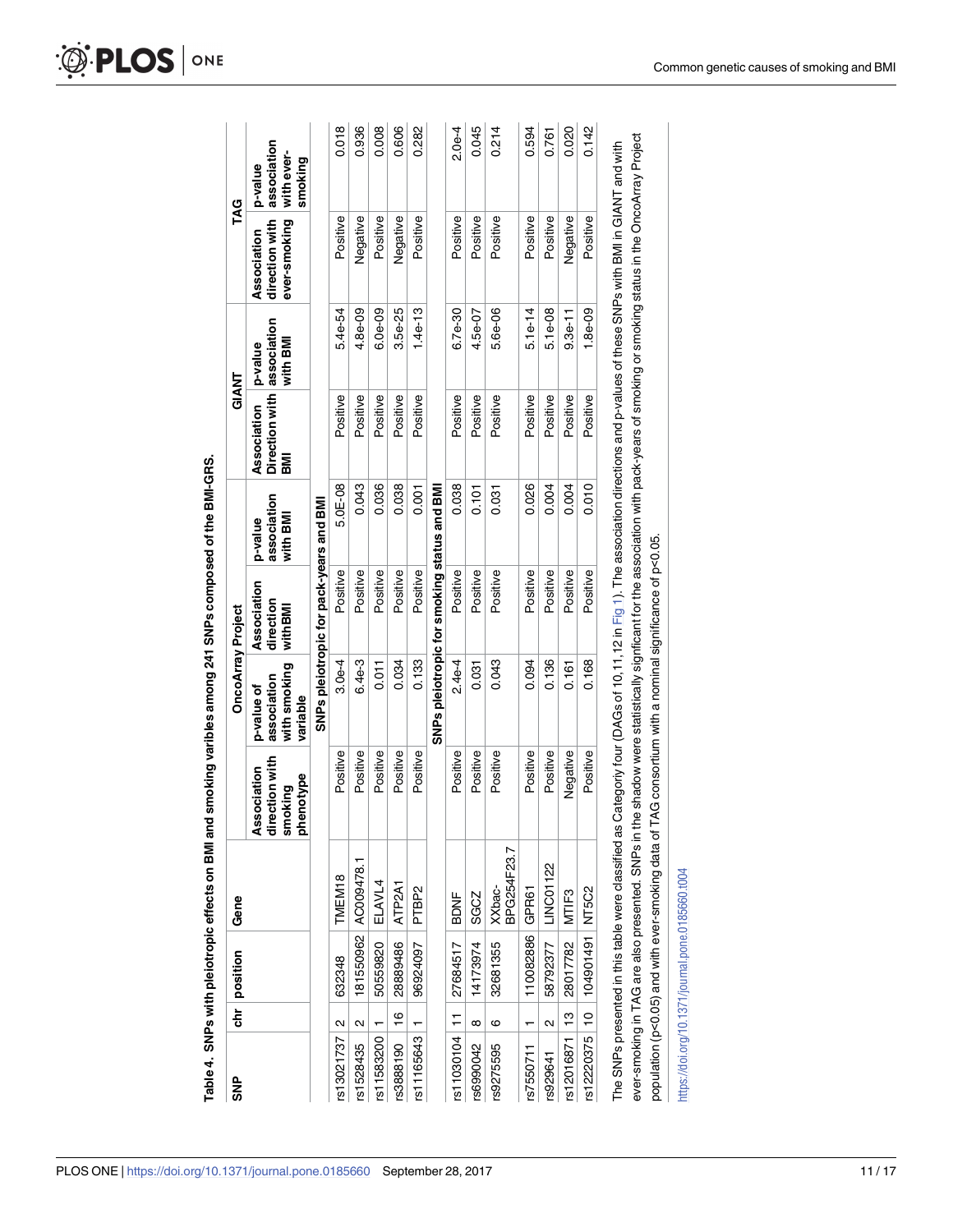<span id="page-11-0"></span>had shown strong associations of this locus with BMI [[18](#page-14-0)[,39\]](#page-15-0) and various smoking phenotypes.[\[17\]](#page-14-0) Evidence from epidemiological studies [[40](#page-15-0)] and animal studies [\[41\]](#page-15-0) also indicate associations of *BDNF* gene with other substance abuse related disorders, eating disorders, and schizophrenia. The protein *BDNF* belongs to a neurotrophin family growth factors [\[42\]](#page-15-0) and is the most abundant of the neurotrophins in the brain with high concentrations in the hippocampus and cerebral cortex.[\[43,44](#page-16-0)] *BDNF* expression in the brain is regulated by the serotonergic[\[45\]](#page-16-0) and the dopaminergic[[46](#page-16-0)] neurotransmitter systems which are known to be involved in nicotine use, addictive behaviors, mood and food intake. [\[47–50](#page-16-0)]

The *TMEM18* (transmembrane protein 18) locus is another known GWAS locus of BMI. [\[19\]](#page-14-0) The Icelandic study that examined 32 GWAS loci of BMI had found significant associations of *TMEM18* with both smoking initiation and cigarettes per day, an observation that was consistent with what we found [\[31\]](#page-15-0). The function of *TMEM18* is largely unknown. *TMEM18* is highly expressed in neural tissue and has been hypothesized to play a role in energy homeostasis via neural pathways controlling food intake [\[51\]](#page-16-0).

To our knowledge, both *ELAVL4* (ELAV Like RNA Binding Protein 4) and *SCGZ* (Sarcoglycan zeta) loci have not been associated with smoking bahavior in GWAS. We examined the GTEx database, and both *ELAVL4* ad *SGCZ* are highly expressed in multiple brain tissues (**[Fig](#page-12-0) [5](#page-12-0)**). The *ELAVL4* gene is known to be associated with [hallucinogen](http://www.malacards.org/card/hallucinogen_abuse) abuse, [paraneoplastic](http://www.malacards.org/card/paraneoplastic_neurologic_disorders) [neurologic](http://www.malacards.org/card/paraneoplastic_neurologic_disorders) disorders, and Parkinson disease [[52](#page-16-0)]. Although there was suggestive evidence of association between *SCGZ locus and BMI*, it has not been considered as the GWAS BMI locus; [\[20\]](#page-14-0) however, a previous copy number variation (CNV) analysis in two African American populations had identified a CNV overlapping with *SGCZ* gene region to be signficantly associated with BMI.[[53](#page-16-0)] Previously, *SGCZ* and other genes invovled in cell adhesion processes were linked to addiction vulnerability.[[54](#page-16-0)] Cell adhesion mechanisms are central for properly establishing and regulating neuronal connections during development and can play major roles in mnemonic processes in adults [\[55–57\]](#page-16-0). In addition to reward processes, there are growing bodies of data implicating that cell-adhesion and related memory-like processes play important roles in substance dependence.[\[54,55](#page-16-0),[57](#page-16-0),[58](#page-16-0)]

Future studies of identification of pleiotropic genes on both BMI and smoking phenotypes may focus on pathways of those candidate loci, in particular *BDNF* gene. Among 241 SNPs, there was one SNP (rs3800229) in the locus of *FOXO3* that can be inactivated by signaling pathways acctived by neurotrophins (such as *BDNF*).[[59,60\]](#page-16-0) This SNP was assciated with pack-years in the OncoArray Project data and ever-smoking in TAG data with a nominal signficance of p*<*0.05 (data not shown), but this SNP did not achived the cut-off to be classified into the pleiotropic categoriy. Nevertheless, our finding on associatons of *BDNF* suggests the regulatory pathway of *BDNF* and its other target loci may play a role in both smoking behavior and BMI.

In general, genetic variants, BMI and smoking phenotypes are in complex relationships. In addtion to pleiotropic effects of genetic varaints on BMI and smoking phentoypes, there may also be interactions between genetic variants and smokings on BMI. For example, a recent study identified several novel BMI loci by accounting for SNP-smoking interactions. [[61\]](#page-16-0) In the presence of such interaction, one would also expect assoications between a SNP and smoking status in BMI-based ascertained samples, although the SNPs is not associated with smoking status in the general population. A future study fully accounting for these relationships may reveal additional novel loci of obesity and smoking phenotypes.

In summary, we identified four potential loci that may have pleiotropic effects on BMI and smoking traits. All four potential pleiotropic loci on BMI and smoking phenotypes are expressed in the human brain, and prior experimental evidence indicates that these genes are invovled in relevant complex brain functions, e.g. brain's reward circutry and neural cell adhesion mechanisms. The biological functions of these genes support our findings. Future studies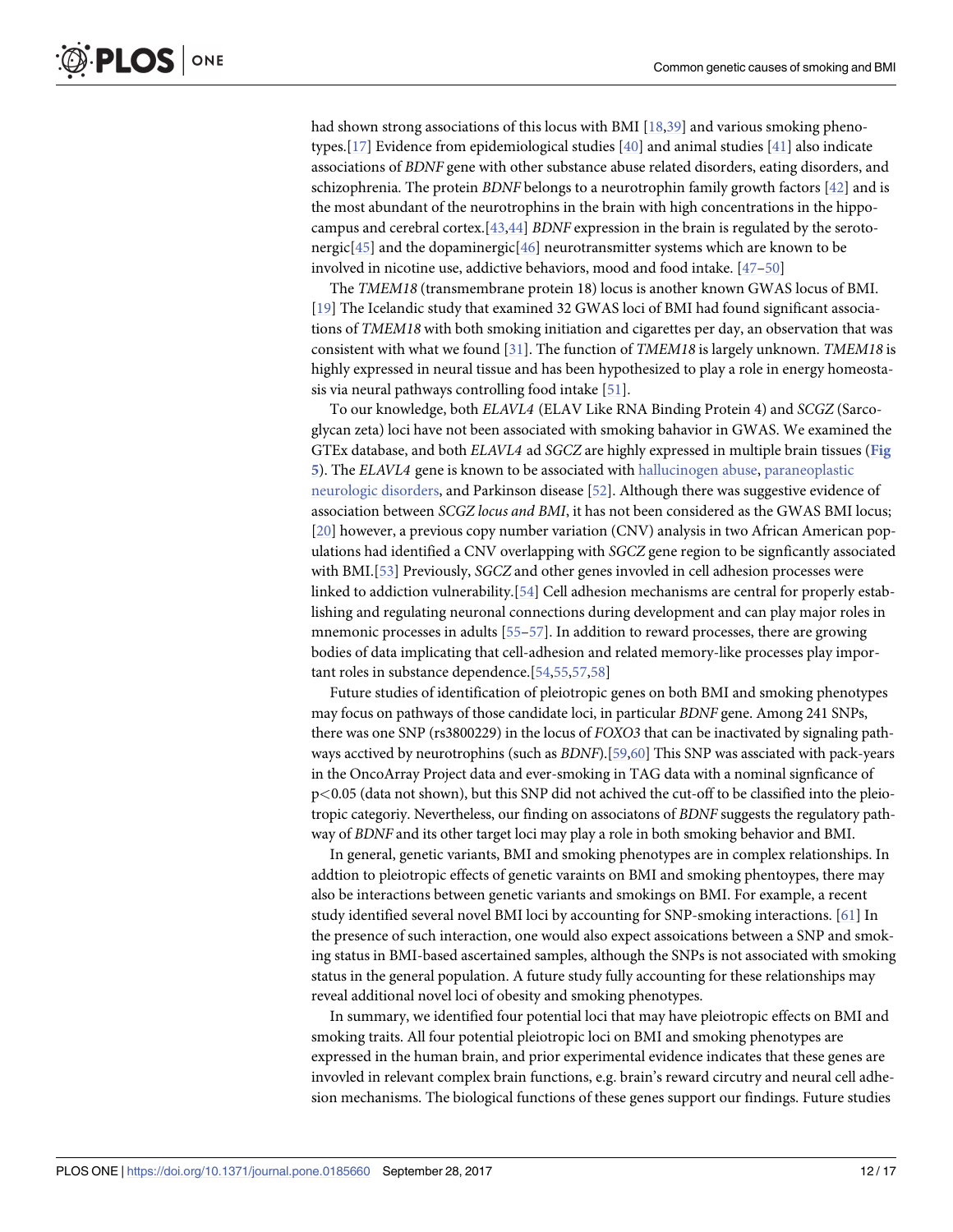



ONE

<span id="page-12-0"></span>**PLOS** 

of confirmation of these loci may suggest targets for searching new drugs for controlling smoking and eating behaviors. Sequencing these genes and other genes in relevant pathways may be helpful for identifying funtional variants that have pleiotropic effects on both BMI and smoking behavior.

## **Supporting information**

**S1 [Table.](http://www.plosone.org/article/fetchSingleRepresentation.action?uri=info:doi/10.1371/journal.pone.0185660.s001) 241 selected SNPs and the AIC values of different DAGs and minimum AIC values of different categories.** (DOCX)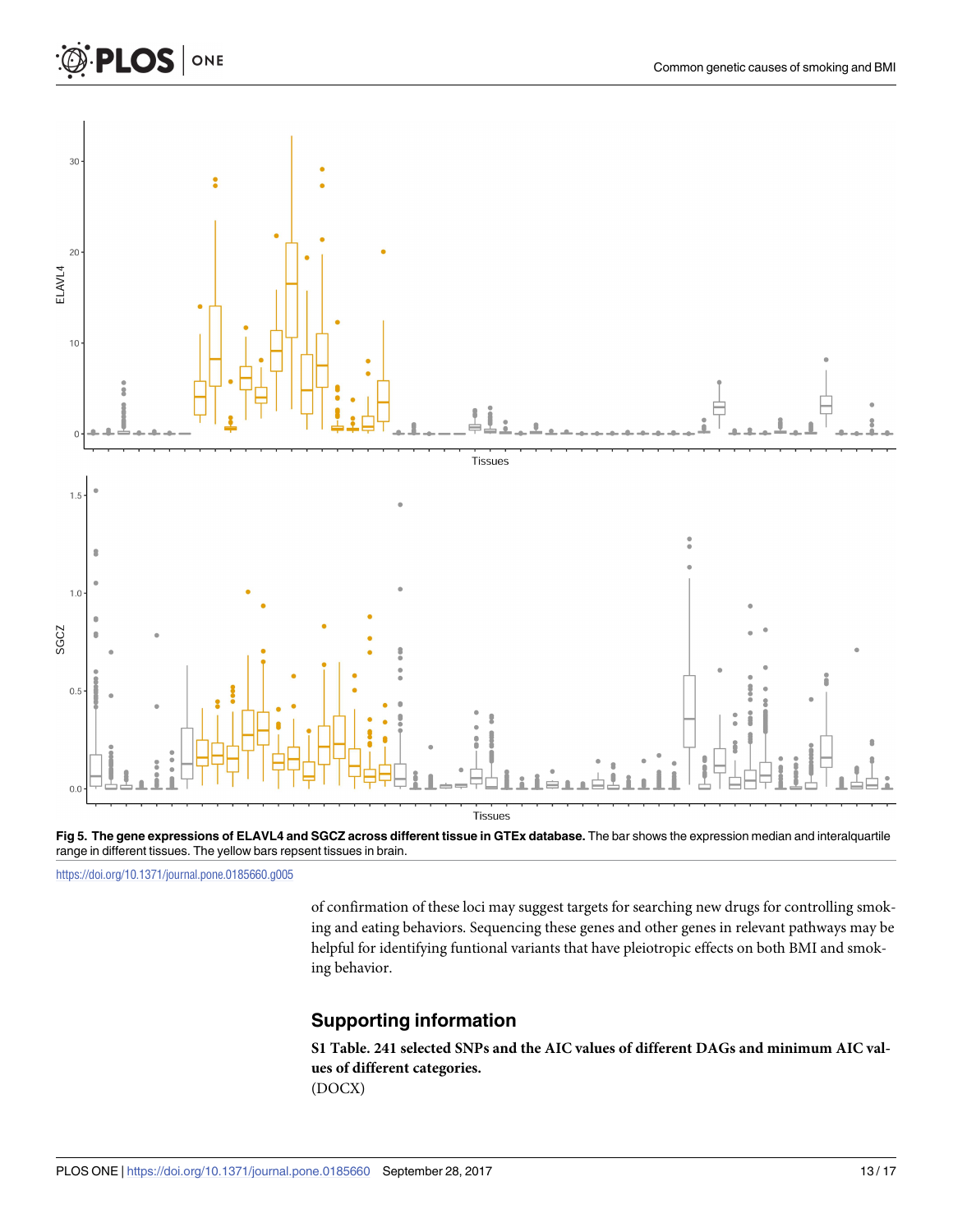<span id="page-13-0"></span>**S2 [Table.](http://www.plosone.org/article/fetchSingleRepresentation.action?uri=info:doi/10.1371/journal.pone.0185660.s002) The comparison of associations between different BMI-GRSs and smoking categories (n = 17,037).**

(DOCX)

**S3 [Table.](http://www.plosone.org/article/fetchSingleRepresentation.action?uri=info:doi/10.1371/journal.pone.0185660.s003) The comparison of partial correlations between different BMI-GRSs and packyears of smoking in smokers.** (DOCX)

**S4 [Table.](http://www.plosone.org/article/fetchSingleRepresentation.action?uri=info:doi/10.1371/journal.pone.0185660.s004) The comparison of associations between seven candidate pleiotropic SNPs and BMI before and after adjustment for smoking phenotypes.** (DOCX)

#### **Acknowledgments**

This work was supported by an R21 grant (CA202529, Wang/Ho).

**URLs**. OncoArray, <http://epi.grants.cancer.gov/oncoarray/> and [http://oncoarray.](http://oncoarray.dartmouth.edu/) [dartmouth.edu/](http://oncoarray.dartmouth.edu/); FastPop, [http://sourceforge.net/projects/fastpop/;](http://sourceforge.net/projects/fastpop/) IMPUTE2, [http://mathgen.](http://mathgen.stats.ox.ac.uk/impute/impute_v2.html) [stats.ox.ac.uk/impute/impute\\_v2.html;](http://mathgen.stats.ox.ac.uk/impute/impute_v2.html) SHAPEIT, [https://mathgen.stats.ox.ac.uk/genetics\\_](https://mathgen.stats.ox.ac.uk/genetics_software/shapeit/shapeit.html) [software/shapeit/shapeit.html;](https://mathgen.stats.ox.ac.uk/genetics_software/shapeit/shapeit.html) GTEx, [http://www.gtexportal.org/home/;](http://www.gtexportal.org/home/) Braineac, [http://](http://braineac.org/) [braineac.org/;](http://braineac.org/) Tobacco and Genetics (TAG) consortium, [https://www.med.unc.edu/pgc/](https://www.med.unc.edu/pgc/downloads) [downloads](https://www.med.unc.edu/pgc/downloads).

### **Author Contributions**

**Conceptualization:** Tao Wang, Yun-Chul Hong, Gloria Y. F. Ho.

**Data curation:** Christopher I. Amos, Rayjean J. Hung, Adonina Tardon, Angeline Andrew, Chu Chen, David C. Christiani, Demetrios Albanes, Erik H. F. M. van der Heijden, Eric Duell, Gadi Rennert, Gary Goodman, Geoffrey Liu, James D. Mckay, Jian-Min Yuan, John K. Field, Jonas Manjer, Kjell Grankvist, Lambertus A. Kiemeney, Loic Le Marchand, M. Dawn Teare, Matthew B. Schabath, Mattias Johansson, Melinda C. Aldrich, Michael Davies, Mikael Johansson, Ming-Sound Tsao, Neil Caporaso, Philip Lazarus, Stephen Lam, Stig E. Bojesen, Susanne Arnold, Xifeng Wu, Xuchen Zong.

**Formal analysis:** Tao Wang, Jee-Young Moon, Yiqun Wu.

**Funding acquisition:** Gloria Y. F. Ho.

**Investigation:** Tao Wang, Christopher I. Amos, Rayjean J. Hung, Adonina Tardon, Angeline Andrew, Chu Chen, David C. Christiani, Demetrios Albanes, Erik H. F. M. van der Heijden, Eric Duell, Gadi Rennert, Gary Goodman, Geoffrey Liu, James D. Mckay, Jian-Min Yuan, John K. Field, Jonas Manjer, Kjell Grankvist, Lambertus A. Kiemeney, Loic Le Marchand, M. Dawn Teare, Matthew B. Schabath, Mattias Johansson, Melinda C. Aldrich, Michael Davies, Mikael Johansson, Ming-Sound Tsao, Neil Caporaso, Philip Lazarus, Stephen Lam, Stig E. Bojesen, Susanne Arnold, Xifeng Wu, Xuchen Zong, Yun-Chul Hong.

**Methodology:** Tao Wang, Jee-Young Moon, Gloria Y. F. Ho.

**Supervision:** Gloria Y. F. Ho.

**Writing – original draft:** Tao Wang.

**Writing – review & editing:** Yiqun Wu, Christopher I. Amos, Rayjean J. Hung, Adonina Tardon, Angeline Andrew, Chu Chen, David C. Christiani, Demetrios Albanes, Gloria Y. F. Ho.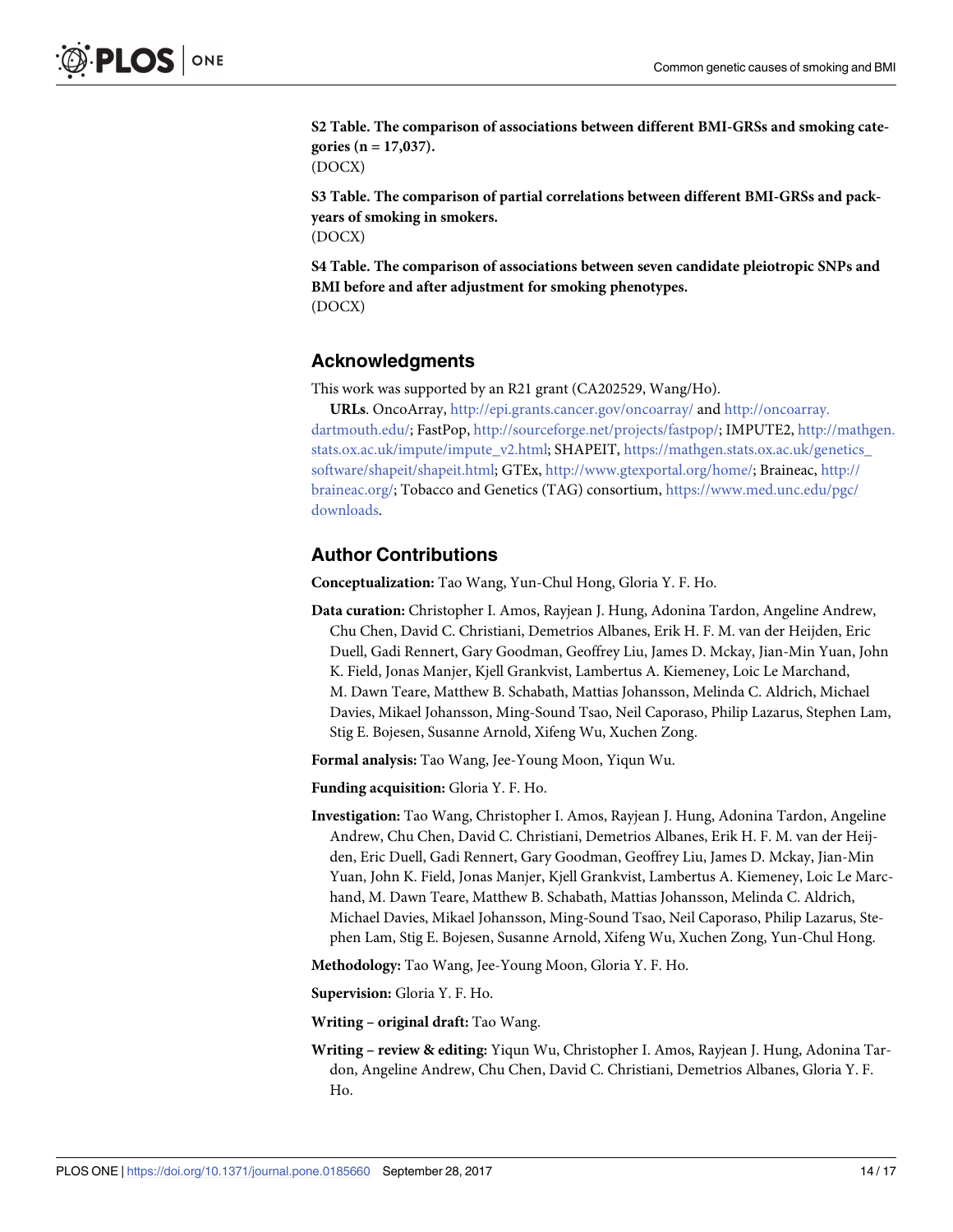#### <span id="page-14-0"></span>**References**

- **[1](#page-1-0).** Humans IWGotEoCRt (2012) Personal habits and indoor combustions. Volume 100 E. A review of human carcinogens. IARC Monogr Eval Carcinog Risks Hum 100: 1–538.
- **2.** McMichael AJ (2008) Food, nutrition, physical activity and cancer prevention. Authoritative report from World Cancer Research Fund provides global update. Public Health Nutr 11: 762–763. [https://doi.org/](https://doi.org/10.1017/S1368980008002358) [10.1017/S1368980008002358](https://doi.org/10.1017/S1368980008002358) PMID: [18462560](http://www.ncbi.nlm.nih.gov/pubmed/18462560)
- **3.** Renehan AG, Zwahlen M, Egger M (2015) Adiposity and cancer risk: new mechanistic insights from epidemiology. Nat Rev Cancer 15: 484–498. <https://doi.org/10.1038/nrc3967> PMID: [26205341](http://www.ncbi.nlm.nih.gov/pubmed/26205341)
- **[4](#page-1-0).** Gandini S, Botteri E, Iodice S, Boniol M, Lowenfels AB, et al. (2008) Tobacco smoking and cancer: a meta-analysis. Int J Cancer 122: 155–164. <https://doi.org/10.1002/ijc.23033> PMID: [17893872](http://www.ncbi.nlm.nih.gov/pubmed/17893872)
- **[5](#page-1-0).** Chiolero A, Faeh D, Paccaud F, Cornuz J (2008) Consequences of smoking for body weight, body fat distribution, and insulin resistance. Am J Clin Nutr 87: 801–809. PMID: [18400700](http://www.ncbi.nlm.nih.gov/pubmed/18400700)
- **[6](#page-1-0).** Song M, Giovannucci E (2016) Estimating the Influence of Obesity on Cancer Risk: Stratification by Smoking Is Critical. J Clin Oncol 34: 3237–3239. <https://doi.org/10.1200/JCO.2016.67.6916> PMID: [27458311](http://www.ncbi.nlm.nih.gov/pubmed/27458311)
- **[7](#page-1-0).** Chiolero A, Jacot-Sadowski I, Faeh D, Paccaud F, Cornuz J (2007) Association of cigarettes smoked daily with obesity in a general adult population. Obesity (Silver Spring) 15: 1311–1318.
- **8.** Aubin HJ, Farley A, Lycett D, Lahmek P, Aveyard P (2012) Weight gain in smokers after quitting cigarettes: meta-analysis. BMJ 345: e4439. <https://doi.org/10.1136/bmj.e4439> PMID: [22782848](http://www.ncbi.nlm.nih.gov/pubmed/22782848)
- **[9](#page-1-0).** Samet JM (1990) The 1990 Report of the Surgeon General: The Health Benefits of Smoking Cessation. Am Rev Respir Dis 142: 993–994. <https://doi.org/10.1164/ajrccm/142.5.993> PMID: [2240852](http://www.ncbi.nlm.nih.gov/pubmed/2240852)
- **[10](#page-1-0).** Mineur YS, Abizaid A, Rao Y, Salas R, DiLeone RJ, et al. (2011) Nicotine decreases food intake through activation of POMC neurons. Science 332: 1330–1332. <https://doi.org/10.1126/science.1201889> PMID: [21659607](http://www.ncbi.nlm.nih.gov/pubmed/21659607)
- **[11](#page-1-0).** Nicklas BJ, Tomoyasu N, Muir J, Goldberg AP (1999) Effects of cigarette smoking and its cessation on body weight and plasma leptin levels. Metabolism 48: 804–808. PMID: [10381158](http://www.ncbi.nlm.nih.gov/pubmed/10381158)
- **[12](#page-1-0).** Audrain-McGovern J, Benowitz NL (2011) Cigarette smoking, nicotine, and body weight. Clin Pharmacol Ther 90: 164–168. <https://doi.org/10.1038/clpt.2011.105> PMID: [21633341](http://www.ncbi.nlm.nih.gov/pubmed/21633341)
- **[13](#page-1-0).** Bamia C, Trichopoulou A, Lenas D, Trichopoulos D (2004) Tobacco smoking in relation to body fat mass and distribution in a general population sample. Int J Obes Relat Metab Disord 28: 1091–1096. <https://doi.org/10.1038/sj.ijo.0802697> PMID: [15197410](http://www.ncbi.nlm.nih.gov/pubmed/15197410)
- **[14](#page-1-0).** Gearhardt AN, Grilo CM, DiLeone RJ, Brownell KD, Potenza MN (2011) Can food be addictive? Public health and policy implications. Addiction 106: 1208–1212. [https://doi.org/10.1111/j.1360-0443.2010.](https://doi.org/10.1111/j.1360-0443.2010.03301.x) [03301.x](https://doi.org/10.1111/j.1360-0443.2010.03301.x) PMID: [21635588](http://www.ncbi.nlm.nih.gov/pubmed/21635588)
- **[15](#page-1-0).** Ziauddeen H, Farooqi IS, Fletcher PC (2013) Obesity and the brain: how convincing is the addiction model? European Neuropsychopharmacology 23: S156–S156.
- **[16](#page-1-0).** Volkow ND, Wang G-J, Fowler JS, Telang F (2008) Overlapping neuronal circuits in addiction and obesity: evidence of systems pathology. Philosophical Transactions of the Royal Society B: Biological Sciences 363: 3191–3200. <https://doi.org/10.1098/rstb.2008.0107> PMID: [18640912](http://www.ncbi.nlm.nih.gov/pubmed/18640912)
- **[17](#page-1-0).** Tobacco, Genetics C (2010) Genome-wide meta-analyses identify multiple loci associated with smoking behavior. Nat Genet 42: 441–447. <https://doi.org/10.1038/ng.571> PMID: [20418890](http://www.ncbi.nlm.nih.gov/pubmed/20418890)
- **[18](#page-11-0).** Thorleifsson G, Walters GB, Gudbjartsson DF, Steinthorsdottir V, Sulem P, et al. (2009) Genome-wide association yields new sequence variants at seven loci that associate with measures of obesity. Nat Genet 41: 18–24. <https://doi.org/10.1038/ng.274> PMID: [19079260](http://www.ncbi.nlm.nih.gov/pubmed/19079260)
- **[19](#page-11-0).** Speliotes EK, Willer CJ, Berndt SI, Monda KL, Thorleifsson G, et al. (2010) Association analyses of 249,796 individuals reveal 18 new loci associated with body mass index. Nat Genet 42: 937–948. <https://doi.org/10.1038/ng.686> PMID: [20935630](http://www.ncbi.nlm.nih.gov/pubmed/20935630)
- **[20](#page-1-0).** Locke AE, Kahali B, Berndt SI, Justice AE, Pers TH, et al. (2015) Genetic studies of body mass index yield new insights for obesity biology. Nature 518: 197–206. <https://doi.org/10.1038/nature14177> PMID: [25673413](http://www.ncbi.nlm.nih.gov/pubmed/25673413)
- **21.** Vink JM, Smit AB, de Geus EJ, Sullivan P, Willemsen G, et al. (2009) Genome-wide association study of smoking initiation and current smoking. Am J Hum Genet 84: 367–379. [https://doi.org/10.1016/j.](https://doi.org/10.1016/j.ajhg.2009.02.001) [ajhg.2009.02.001](https://doi.org/10.1016/j.ajhg.2009.02.001) PMID: [19268276](http://www.ncbi.nlm.nih.gov/pubmed/19268276)
- **22.** Thorgeirsson TE, Gudbjartsson DF, Surakka I, Vink JM, Amin N, et al. (2010) Sequence variants at CHRNB3-CHRNA6 and CYP2A6 affect smoking behavior. Nat Genet 42: 448–453. [https://doi.org/10.](https://doi.org/10.1038/ng.573) [1038/ng.573](https://doi.org/10.1038/ng.573) PMID: [20418888](http://www.ncbi.nlm.nih.gov/pubmed/20418888)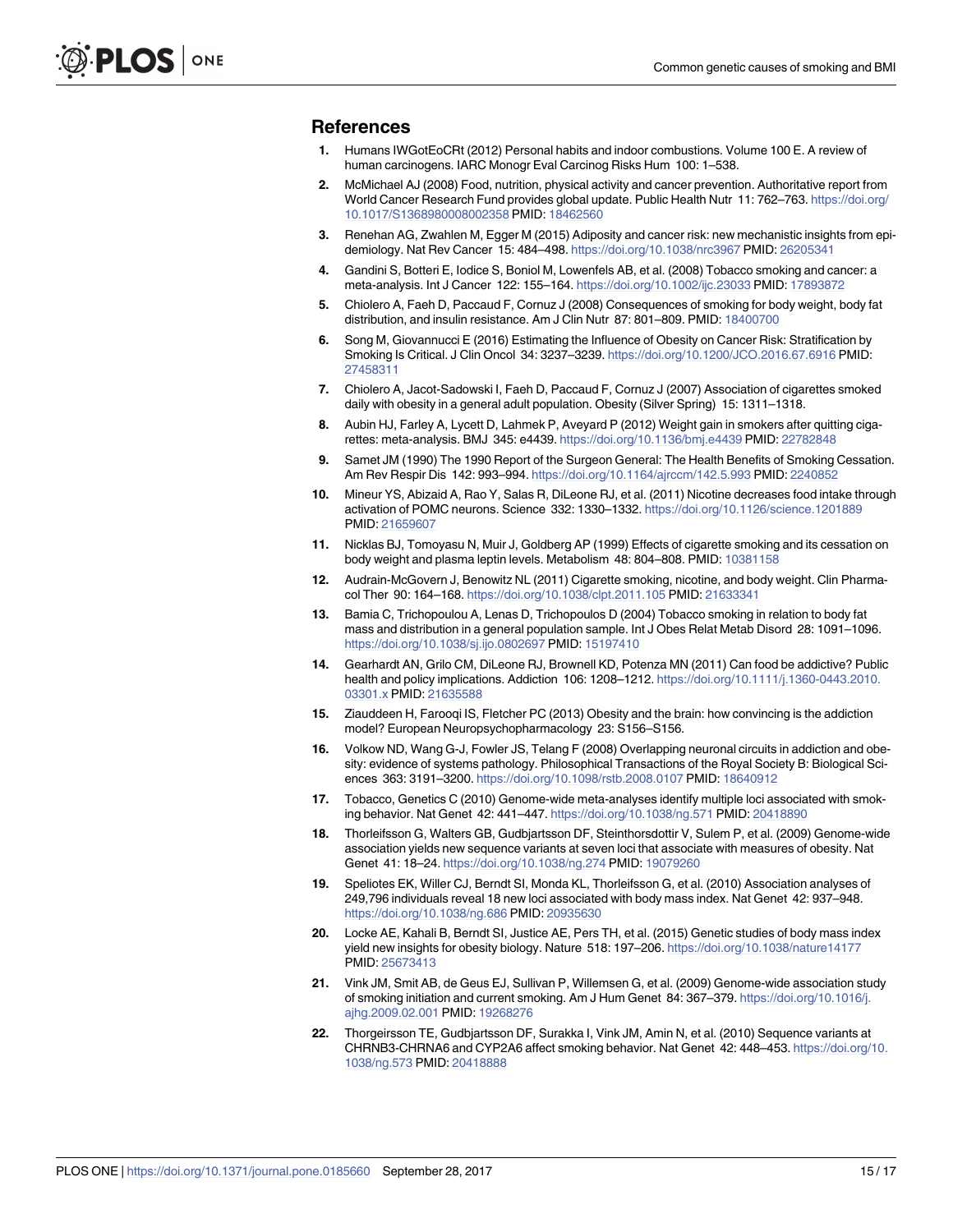- <span id="page-15-0"></span>**23.** Liu JZ, Tozzi F, Waterworth DM, Pillai SG, Muglia P, et al. (2010) Meta-analysis and imputation refines the association of 15q25 with smoking quantity. Nat Genet 42: 436–440. [https://doi.org/10.1038/ng.](https://doi.org/10.1038/ng.572) [572](https://doi.org/10.1038/ng.572) PMID: [20418889](http://www.ncbi.nlm.nih.gov/pubmed/20418889)
- **24.** Yoon D, Kim YJ, Cui WY, Van der Vaart A, Cho YS, et al. (2012) Large-scale genome-wide association study of Asian population reveals genetic factors in FRMD4A and other loci influencing smoking initiation and nicotine dependence. Hum Genet 131: 1009–1021. [https://doi.org/10.1007/s00439-011-1102](https://doi.org/10.1007/s00439-011-1102-x) [x](https://doi.org/10.1007/s00439-011-1102-x) PMID: [22006218](http://www.ncbi.nlm.nih.gov/pubmed/22006218)
- **[25](#page-1-0).** David SP, Hamidovic A, Chen GK, Bergen AW, Wessel J, et al. (2012) Genome-wide meta-analyses of smoking behaviors in African Americans. Transl Psychiatry 2: e119.
- **[26](#page-1-0).** Speliotes EK, Willer CJ, Berndt SI, Monda KL, Thorleifsson G, et al. (2010) Association analyses of 249,796 individuals reveal 18 new loci associated with body mass index. Nat Genet 42: 937–948. <https://doi.org/10.1038/ng.686> PMID: [20935630](http://www.ncbi.nlm.nih.gov/pubmed/20935630)
- **27.** Lee SH, DeCandia TR, Ripke S, Yang J, Schizophrenia Psychiatric Genome-Wide Association Study C, et al. (2012) Estimating the proportion of variation in susceptibility to schizophrenia captured by common SNPs. Nat Genet 44: 247–250. <https://doi.org/10.1038/ng.1108> PMID: [22344220](http://www.ncbi.nlm.nih.gov/pubmed/22344220)
- **28.** Yang J, Li MD (2016) Converging findings from linkage and association analyses on susceptibility genes for smoking and other addictions. Mol Psychiatry 21: 992–1008. [https://doi.org/10.1038/mp.](https://doi.org/10.1038/mp.2016.67) [2016.67](https://doi.org/10.1038/mp.2016.67) PMID: [27166759](http://www.ncbi.nlm.nih.gov/pubmed/27166759)
- **[29](#page-1-0).** Yang J, Benyamin B, McEvoy BP, Gordon S, Henders AK, et al. (2010) Common SNPs explain a large proportion of the heritability for human height. Nat Genet 42: 565–569. <https://doi.org/10.1038/ng.608> PMID: [20562875](http://www.ncbi.nlm.nih.gov/pubmed/20562875)
- **[30](#page-1-0).** Bulik-Sullivan B, Finucane HK, Anttila V, Gusev A, Day FR, et al. (2015) An atlas of genetic correlations across human diseases and traits. Nat Genet 47: 1236–1241. <https://doi.org/10.1038/ng.3406> PMID: [26414676](http://www.ncbi.nlm.nih.gov/pubmed/26414676)
- **[31](#page-2-0).** Thorgeirsson TE, Gudbjartsson DF, Sulem P, Besenbacher S, Styrkarsdottir U, et al. (2013) A common biological basis of obesity and nicotine addiction. Transl Psychiatry 3: e308. [https://doi.org/10.1038/tp.](https://doi.org/10.1038/tp.2013.81) [2013.81](https://doi.org/10.1038/tp.2013.81) PMID: [24084939](http://www.ncbi.nlm.nih.gov/pubmed/24084939)
- **[32](#page-2-0).** Amos CI, Dennis J, Wang Z, Byun J, Schumacher FR, et al. (2017) The OncoArray Consortium: A Network for Understanding the Genetic Architecture of Common Cancers. Cancer Epidemiol Biomarkers Prev 26: 126–135. <https://doi.org/10.1158/1055-9965.EPI-16-0106> PMID: [27697780](http://www.ncbi.nlm.nih.gov/pubmed/27697780)
- **[33](#page-2-0).** McKay JD, Hung RJ, Han Y, Zong X, Carreras-Torres R, et al. (2017) Large-scale association analysis identifies new lung cancer susceptibility loci and heterogeneity in genetic susceptibility across histological subtypes. Nat Genet 49: 1126–1132. <https://doi.org/10.1038/ng.3892> PMID: [28604730](http://www.ncbi.nlm.nih.gov/pubmed/28604730)
- **[34](#page-2-0).** Howie BN, Donnelly P, Marchini J (2009) A flexible and accurate genotype imputation method for the next generation of genome-wide association studies. PLoS Genet 5: e1000529. [https://doi.org/10.](https://doi.org/10.1371/journal.pgen.1000529) [1371/journal.pgen.1000529](https://doi.org/10.1371/journal.pgen.1000529) PMID: [19543373](http://www.ncbi.nlm.nih.gov/pubmed/19543373)
- **[35](#page-2-0).** Howie B, Fuchsberger C, Stephens M, Marchini J, Abecasis GR (2012) Fast and accurate genotype imputation in genome-wide association studies through pre-phasing. Nat Genet 44: 955–959. [https://](https://doi.org/10.1038/ng.2354) [doi.org/10.1038/ng.2354](https://doi.org/10.1038/ng.2354) PMID: [22820512](http://www.ncbi.nlm.nih.gov/pubmed/22820512)
- **[36](#page-2-0).** Delaneau O, Marchini J, Zagury JF (2011) A linear complexity phasing method for thousands of genomes. Nat Methods 9: 179–181. <https://doi.org/10.1038/nmeth.1785> PMID: [22138821](http://www.ncbi.nlm.nih.gov/pubmed/22138821)
- **[37](#page-3-0).** Locke AE, Kahali B, Berndt SI, Justice AE, Pers TH, et al. (2015) Genetic studies of body mass index yield new insights for obesity biology. Nature 518: 197–U401. <https://doi.org/10.1038/nature14177> PMID: [25673413](http://www.ncbi.nlm.nih.gov/pubmed/25673413)
- **[38](#page-3-0).** Pearl J (2000) Causality: Models, Reasoning and Inference Cambridge University Press.
- **[39](#page-11-0).** Gunstad J, Schofield P, Paul RH, Spitznagel MB, Cohen RA, et al. (2006) BDNF Val66Met polymorphism is associated with body mass index in healthy adults. Neuropsychobiology 53: 153–156. [https://](https://doi.org/10.1159/000093341) [doi.org/10.1159/000093341](https://doi.org/10.1159/000093341) PMID: [16707914](http://www.ncbi.nlm.nih.gov/pubmed/16707914)
- **[40](#page-11-0).** Gratacos M, Gonzalez JR, Mercader JM, de Cid R, Urretavizcaya M, et al. (2007) Brain-derived neurotrophic factor Val66Met and psychiatric disorders: meta-analysis of case-control studies confirm association to substance-related disorders, eating disorders, and schizophrenia. Biol Psychiatry 61: 911–922. <https://doi.org/10.1016/j.biopsych.2006.08.025> PMID: [17217930](http://www.ncbi.nlm.nih.gov/pubmed/17217930)
- **[41](#page-11-0).** Grimm JW, Lu L, Hayashi T, Hope BT, Su TP, et al. (2003) Time-dependent increases in brain-derived neurotrophic factor protein levels within the mesolimbic dopamine system after withdrawal from cocaine: implications for incubation of cocaine craving. J Neurosci 23: 742–747. PMID: [12574402](http://www.ncbi.nlm.nih.gov/pubmed/12574402)
- **[42](#page-11-0).** Leibrock J, Lottspeich F, Hohn A, Hofer M, Hengerer B, et al. (1989) Molecular cloning and expression of brain-derived neurotrophic factor. Nature 341: 149–152. <https://doi.org/10.1038/341149a0> PMID: [2779653](http://www.ncbi.nlm.nih.gov/pubmed/2779653)